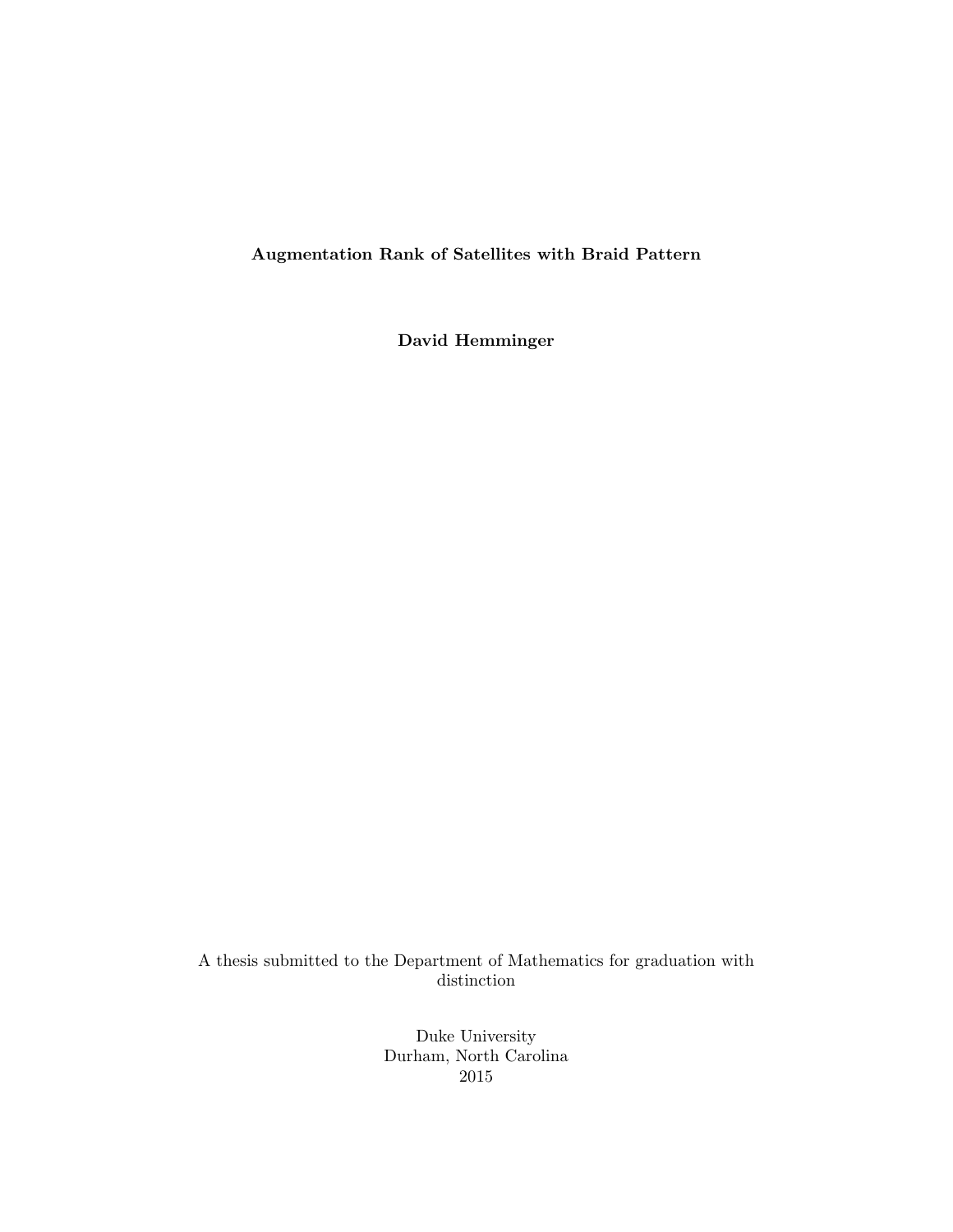# 1. INTRODUCTION

Let  $S^n$  be the n-sphere, that is, the set of points  $x \in \mathbb{R}^{n+1}$  such that  $|x| = 1$ . A knot K is an embedding  $K: S^1 \to S^3$ . For the purpose of intuition, one we may also think of a knot as an embedding  $S^1 \to \mathbb{R}^3$ . We commonly abuse notation and refer to the image of this embedding in  $S<sup>3</sup>$  as the knot itself. A knot is oriented if it has a preferred direction.

We give a rigorous definition in Section 2, but roughly speaking two knots  $K_1$  and  $K_2$  are considered to be equivalent if the image of  $K_1$  can be continously transformed to the image of  $K_2$  without passing through itself. In general it is a difficult to determine whether two knots are equivalent, so it is helpful to define knot invariants. Knot invariants are quantities that can be computed for a given knot that will give the same value for two equivalent knots. In this thesis we study a particular knot invariant called the augmentation rank, and use our results to say things about two more knot invariants, called the meridional rank and the bridge number.

Let K be an oriented knot in  $S^3$  and denote by  $\pi_K$  the fundamental group of its complement  $S^3 \setminus K$ , with some basepoint (see Section 2 for a definition of the fundamental group).

**Definition 1.1.** We call an element of  $\pi_K$  a *meridian* if it is represented by the oriented boundary of a disc, embedded in  $S<sup>3</sup>$ , whose interior intersects K positively once

Intuitively, we can think of a meridian as an element of the fundamental group represented by a loop that travels straight from the base point to a point on the knot, loops around the knot once, and then travels straight back. It is possible to show that the group  $\pi_K$  is generated by meridians.

**Definition 1.2.** The *meridional rank* of K, written  $mr(K)$ , is the minimal size of a generating set containing only meridians.

As we see from the definition, the meridional rank of a knot is arrived at via fairly algebraic means. Compared to the meridional rank, the bridge number is a relatively geometric knot invariant:

**Definition 1.3.** Choose a height function  $h: S^3 \to \mathbb{R}$ . The bridge number of K, denoted  $b(K)$ , is the minimum of the number of local maxima of  $h|_{\varphi(S^1)}$  among embeddings  $\varphi: S^1 \to S^3$  which realize K.

Intuitively, we can think of the knot K as lying in  $\mathbb{R}^3$  and the bridge number of  $K$  as the minimum number of local maxima relative to the  $z$ axis that a knot equivalent to  $K$  can have. It is not too difficult to show that  $mr(K) \leq b(K)$  for any  $K \subset S^3$  (those familiar with the Wirtinger presentation of  $\pi_K$  can use it to find a meridional generating set with  $b(K)$ elements). Whether the bound is equality for all knots is a question attibuted to Cappell and Shaneson:

Question 1.4 ([Kir97, Prob. 1.11]). Is  $mr(K) = b(K)$  for all knots K?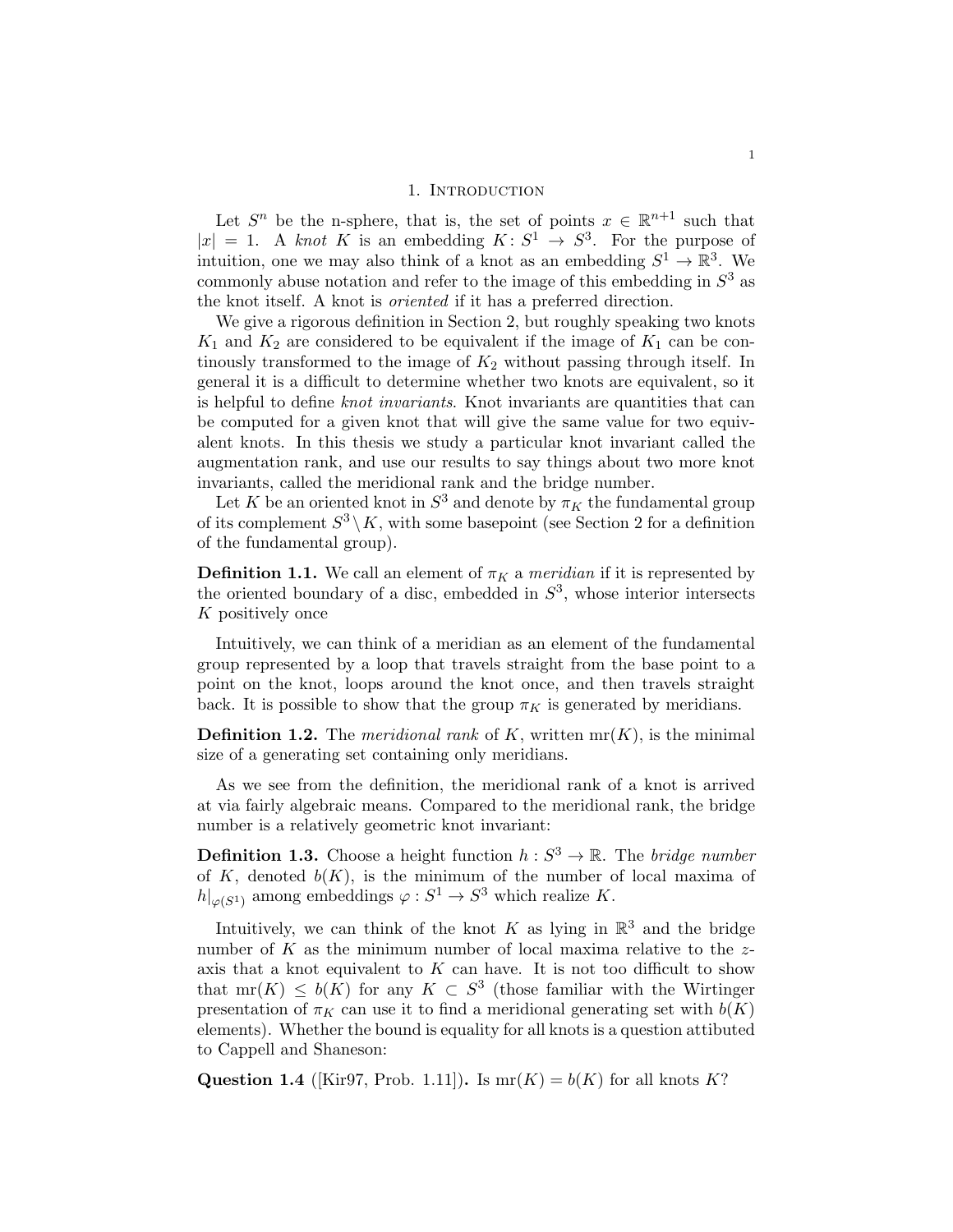The question is both interesting and difficult because of how differently we arrive at the two invariants, and it remains open in general. Equality is known to hold for some families of knots due to work of various authors ([BZ85, Cor14b, RZ87]). In particular, equality is known to hold in the case when K is a *torus knot*, i.e. when K is equivalent to a knot whose image lies in the standard torus ([RZ87]).

In this thesis we study *augmentations* of  $K$ , which are maps that arise in the study of knot contact homology. To each augmentation is associated a rank and there is a maximal rank of augmentations of a given  $K$ , which is a knot invariant called the *augmentation rank*  $ar(K)$ . For any K the inequality  $ar(K) \le mr(K)$  holds (see Section 2.4), so as we will see later, we can use results about  $ar(K)$  to say things about  $mr(K)$  and  $b(K)$ . In particular, we will examine the behavior of  $ar(K)$  under satellite operations with a braid pattern.

To be precise, denote the group of braids on  $n$  strands by  $B_n$  and write β for the braid closure of a braid β (see Section 2, Figure 4). We write  $\nu_n$ for the identity in  $B_n$ .

Throughout the paper we let  $\alpha \in B_k$  and  $\gamma \in B_p$  and set  $K = \hat{\alpha}$ . We assume our braid closures are a (connected) knot. Note that  $ar(K) \leq k$ .

**Definition 1.5.** Let  $\psi(\alpha)$  be the braid in  $B_{kp}$  obtained by replacing each strand of  $\alpha$  by p parallel copies (in the blackboard framing). Let  $\bar{\gamma}$  be the inclusion of  $\gamma$  into  $B_{kp}$  by the map  $\sigma_i \mapsto \sigma_i, 1 \leq i \leq p-1$ . Set  $\gamma(\alpha) = \psi(\alpha)\overline{\gamma}$ . The braid satellite of K associated to  $\alpha, \gamma$  is defined as  $K(\alpha, \gamma) = \overline{\gamma(\alpha)}$ .



FIGURE 1. Constructing  $\gamma(\alpha)$  from  $\alpha$ ; case  $p=4$ .

As defined  $K(\alpha, \gamma)$  depends on the choice of  $\alpha$ . However, the construction is more intrinsic if we require the index k of  $\alpha$  to be minimal among braid representatives of  $K$  (see [CH14, Section 2]).

Note that if  $\hat{\alpha}$  and  $\hat{\gamma}$  are each knots,  $K(\alpha, \gamma)$  is also. It is then natural to ask how the augmentation ranks of  $\hat{\alpha}$  and  $\hat{\gamma}$  are related to the augmentation ransk of the new knot  $K(\alpha, \gamma)$ . Our main result describes this relationship in the case when the augmentation ranks of  $\hat{\alpha}$  and  $\hat{\gamma}$  are equal to the braid indices of  $\alpha$  and  $\gamma$ , respectively.

**Theorem 1.6.** If  $\alpha \in B_k$  and  $\gamma \in B_p$  are such that  $ar(\hat{\alpha}) = k$  and  $ar(\hat{\gamma}) = p$ , then  $ar(K(\alpha, \gamma)) = kp$ .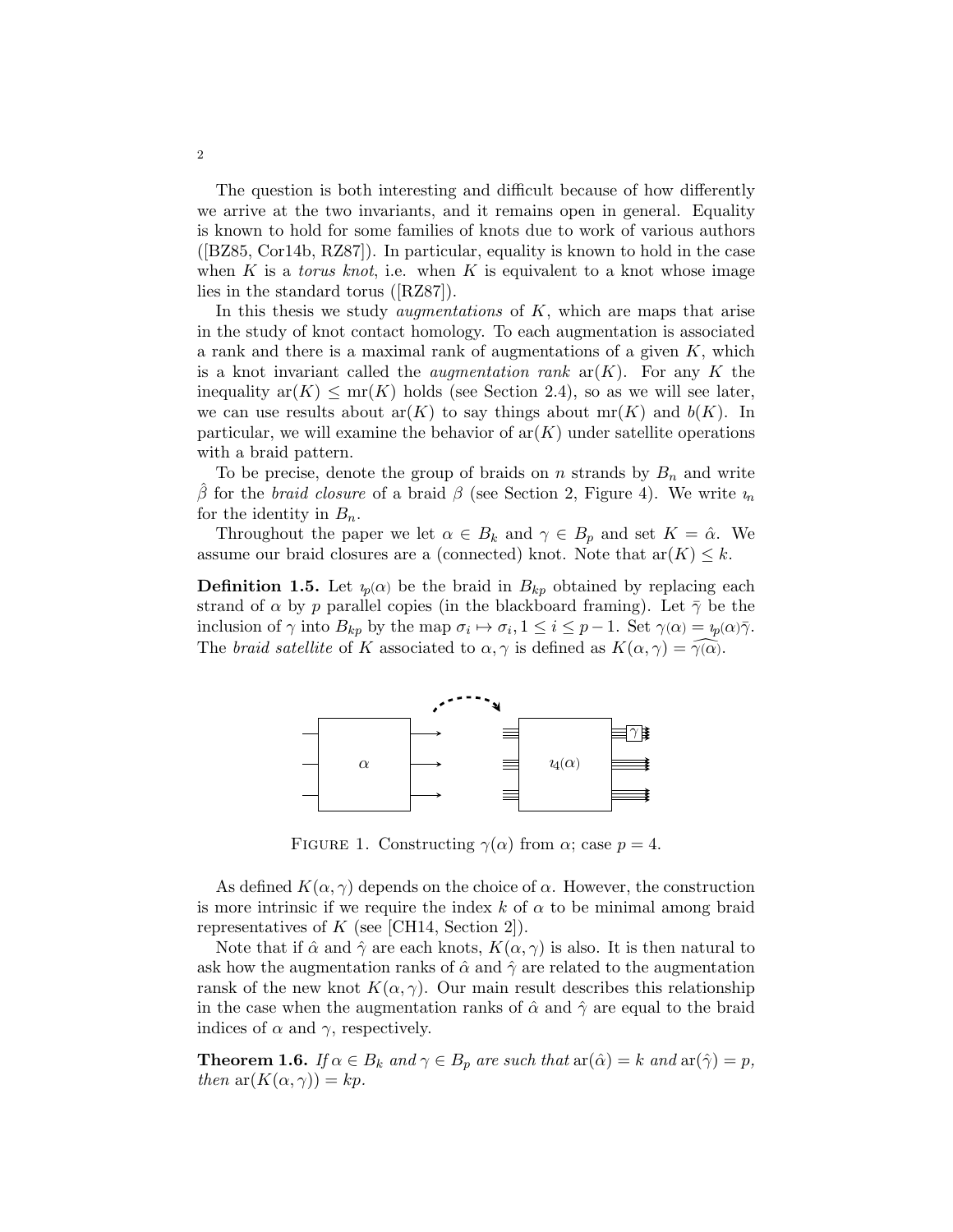A corollary of Theorem 1.6 involves Cappell and Shaneson's question for iterated torus knots. Let  $\mathbf{p} = (p_1, \ldots, p_n)$  and  $\mathbf{q} = (q_1, \ldots, q_n)$  be integral vectors. We write  $T(\mathbf{p}, \mathbf{q})$  for the  $(\mathbf{p}, \mathbf{q})$  iterated torus knot, defined as follows.

By convention take  $T(\emptyset, \emptyset)$  as the unknot, then define  $T(\mathbf{p}, \mathbf{q})$  inductively. Let  $\hat{\mathbf{p}}, \hat{\mathbf{q}}$  be the truncated lists obtained from  $\mathbf{p}, \mathbf{q}$  by removing the last integer in each. If  $\alpha$  is a braid of minimal index such that  $T(\hat{\mathbf{p}}, \hat{\mathbf{q}}) = \hat{\alpha}$ then define  $T(\mathbf{p}, \mathbf{q}) = K(\alpha, (\sigma_1 \dots \sigma_{p_n-1})^{q_n})$ . Note that the braid closure of  $(\sigma_1 \dots \sigma_{p_n-1})^{q_n}$  is the  $(p_n, q_n)$ -torus knot, so in a sense this construction is embedding the  $(p_n, q_n)$ -torus knot into a neighborhood of the knot  $T(\hat{p}, \hat{q})$ .

We remark that  $T(\mathbf{p}, \mathbf{q})$  is a cable of  $T(\hat{\mathbf{p}}, \hat{\mathbf{q}})$ , but not the  $(p_n, q_n)$ -cable in the traditional Seifert framing.

**Corollary 1.7.** Given integral vectors **p** and **q**, suppose that  $|p_i| < |q_i|$  and  $gcd(p_i, q_i) = 1$  for each  $1 \leq i \leq n$ . Then

$$
\mathrm{ar}(T(\mathbf{p},\mathbf{q})) = \mathrm{mr}(T(\mathbf{p},\mathbf{q})) = b(T(\mathbf{p},\mathbf{q})) = p_1p_2\ldots p_n.
$$

Note that since  $T(p_1, q_1)$  is just the  $(p_1, q_1)$ -torus knot, this generalizes the result that  $mr(K) = b(K)$  when K is a torus knot. The assumption  $|p_i|$  <  $|q_i|$  is needed for the hypothesis of Theorem 1.6 stipulating that the associated braids have closures with augmentation rank equal to the braid index. If instead we had some  $|q_i| < |p_i|$ , then  $(\sigma_1 \dots \sigma_{p_i-1})^{q_i}$  would have braid index  $|p_i|$  but augmentation rank  $|q_i|$  and thus the augmentation rank would not be large enough for Theorem 1.6 to apply. Furthermore, we cannot strengthen Theorem 1.6 to apply to all integral vectors p and q with  $gcd(p_i, q_i) = 1$ , as there are cables of  $(n, n + 1)$  torus knots which do not attain the large augmentation rank in Corollary 1.7.

**Theorem 1.8** ([CH14], Theorem 1.4). Given  $p > 1$  and  $n > 1$ ,  $ar(T((n, p), (n+p))$  $(1, 1)) > np.$ 

It is natural to wonder if the augmentation rank is multiplicative under weaker assumptions on  $\alpha$ ,  $\gamma$  than those in Theorem 1.6. We will not discuss it in this thesis, but the following is a possible generalization.

**Conjecture 1.9.** Suppose  $K = \hat{\alpha}$  for  $\alpha \in B_k$ , and that  $\alpha$  has minimal index among braids with the same closure. Let  $\gamma \in B_p$ . Then  $\text{ar}(K(\alpha, \gamma)) \geq$  $ar(\hat{\alpha}) ar(\hat{\gamma})$ .

Remark 1.10. There are examples when the inequality of Conjecture 1.9 is strict (see Section [CH14, Section 5]).

This thesis is organized as follows. In Section 2 we give the needed background in knot contact homology, specifically Ng's cord algebra, and discuss augmentation rank and the relationship to meridional rank. Section 2.5 reviews techniques used in the proof of Theorem 1.6. Section 3 is devoted to the proof of Theorem 1.6, its requisite supporting lemmas, and Corollary 1.7.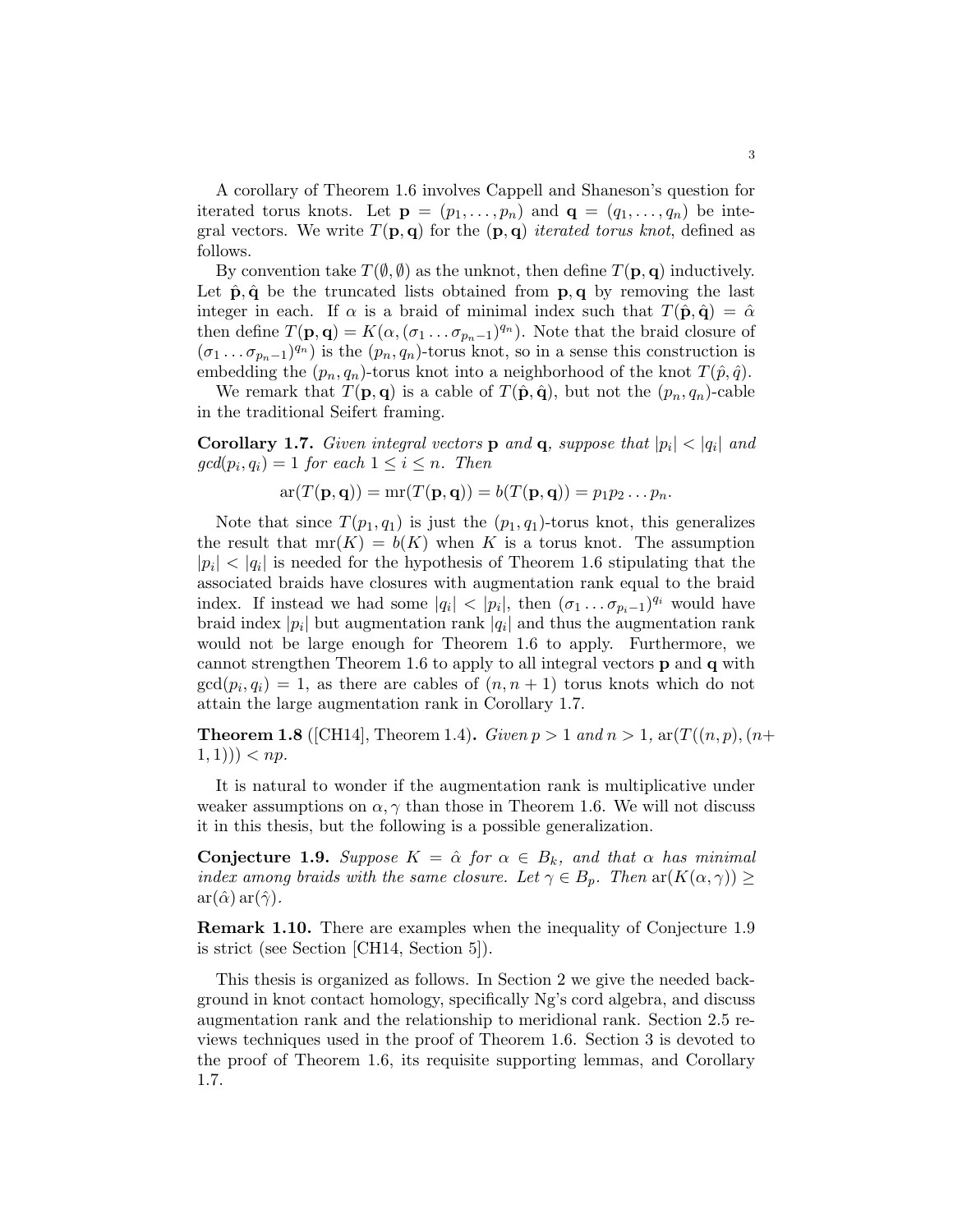#### **ACKNOWLEDGEMENTS**

The author was supported in part by NSF grant DMS-0846346, as a fellow in the PRUV Fellowship program at Duke University, and thanks David Kraines and the Duke Math Department for organizing the PRUV program. This thesis was adapted from a paper the author coauthored (see [CH14]) with his PRUV advisor, Christopher Cornwell. In the course of writing the paper, Cornwell wrote large parts of what are now the Introduction and Background sections of this thesis, as well as making numerous edits to the proof of the main result. The author would like to thank Cornwell for his invaluable mentorship, guidance, and contributions. The author would also like to thank Lenhard Ng for his consultation and helpful comments.

#### 2. Background

We first review definitions of the fundamental group and the braid group in Section 2.1. We describe in Section 2.2 the construction of  $HC_0(K)$  from the viewpoint of the combinatorial knot differential graded algebra, which was first defined in [Ng08]; our conventions are those given in [Ng14]. In Section 2.3 we describe spanning arcs, which will be useful for making computations Section 3. In Section 2.4 we discuss augmentations in knot contact homology and their rank, which gives a lower bound on the meridional rank of the knot group. Section 2.5 contains a discussion of techniques from [Cor14a] that we use to calculate the augmentation rank.

2.1. The fundamental group and the braid group. Let  $X$  and  $Y$  be topological spaces, and  $f, g: X \to Y$  continuous functions. A *homotopy* from f to g is a continuous function  $H: X \times [0,1] \rightarrow Y$  such that  $H(x, 0) = f(x)$ and  $H(x, 1) = g(x)$  for all  $x \in X$ . If f and g are also embeddings, an isotopy H from f to g is a homotopy from f to g such that  $H(x,t): X \to Y$ is an embedding for all  $t \in [0,1]$ . Again if f and g are embeddings, an ambient isotopy from f to g is a continuous map  $H: Y \times [0,1] \rightarrow Y$  such that  $H(t): Y \to Y$  is a homeomorphism for all  $t \in [0,1]$ ,  $H(0)$  is the identity map, and  $H(1) \circ f = g$ . We say that f and g are homotopic if there exists a homotopy from one to the other, *isotopic* if there exists an isotopy from one to the other, and ambient isotopic if there exists an ambient isotopy from one to the other. We say that two knots are equivalent if they are ambient isotopic.

Let X be a topological space, and let  $x_0$  be a point in X. When we have two continuous maps  $f, g : [0, 1] \to X$  such that  $f(0) = f(1) = g(0) =$  $g(1) = x_0$ , we require that a homotopy H from f to g also satisfies  $H(0, t) =$  $H(1,t) = x_0$ . Let  $\pi_1(X)$  be the set of homotopy equivalence classes of continuous maps  $f : [0,1] \rightarrow X$  such that  $f(0) = f(1) = x_0$ . Define  $\circ: \pi_1(X) \times \pi_1(X) \to \pi_1(X)$  by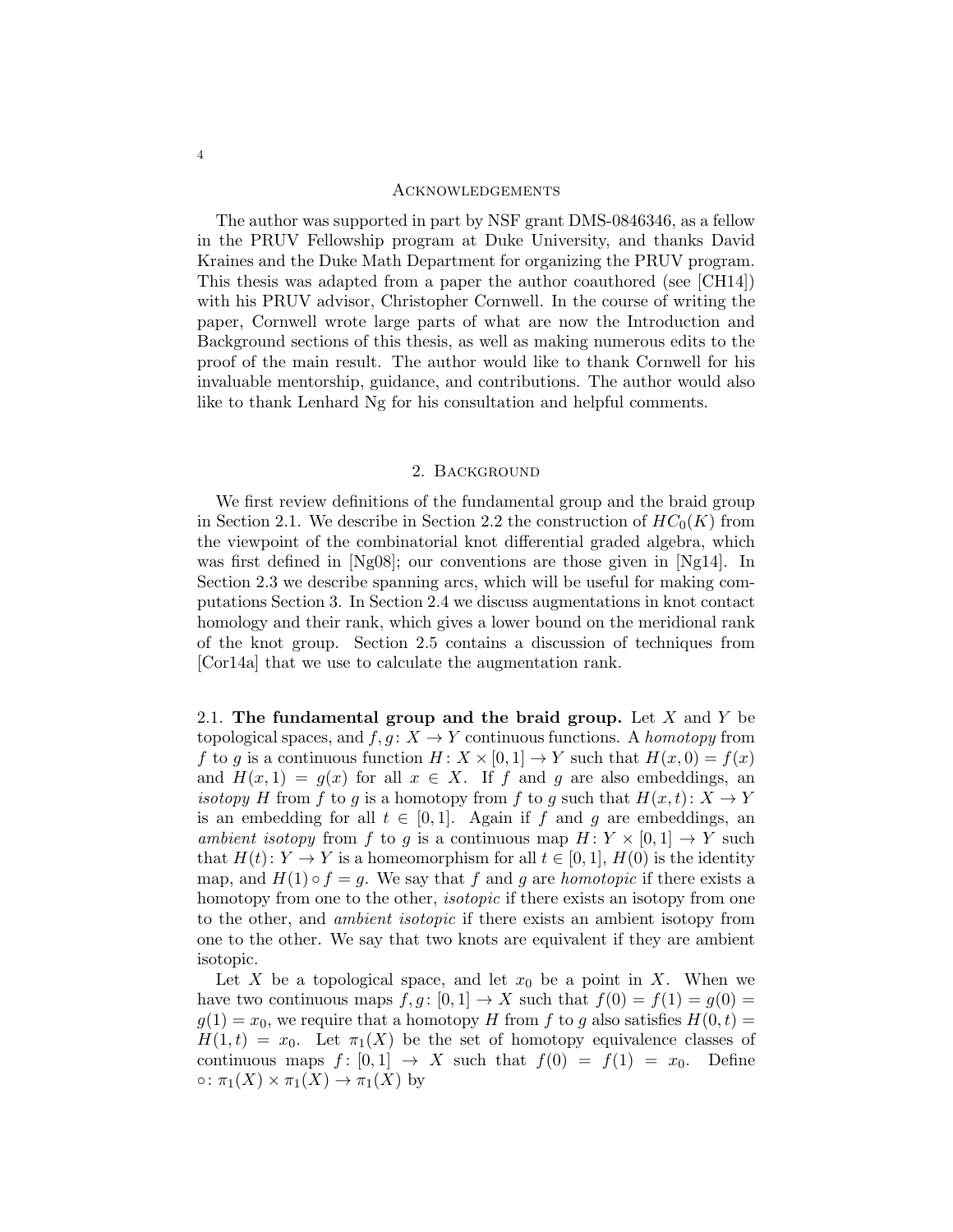(1) 
$$
(f \circ g)(t) = \begin{cases} f(2t) & t < 1/2 \\ g(2t - 1) & t \ge 1/2 \end{cases}
$$

One can easily check that  $\circ$  makes  $\pi_1(X)$  into a group, which is called the fundamental group of X with base point  $x_0$ . Given a knot K in  $S^3$  and a point  $x_0 \in S^3 \setminus K$ , the knot group  $\pi_K$  with base point  $x_0$  is  $\pi_1(S^3 \setminus K)$ .

Let  $P_0$  and  $P_1$  be two parallel planes in  $\mathbb{R}^3$  defined by  $y = 0$  and  $y = 1$ , respectively. A *braid on n strands* is an embedding  $B: \coprod_{i=1}^{n}[0,1] \rightarrow \mathbb{R}^3$ such that for each interval [0, 1] in the disjoint union,  $B(0) \in P_0$ ,  $B(1) \in P_1$ , and  $t_1 < t_2$  implies that  $y(B(t_1)) < y(B(t_2))$ . See Figure 2 for an example of a braid on three strands. We say that two braids are equivalent if there is an isotopy taking one braid to the other that fixes all points in  $P_0$  and  $P_1$ . Let  $B_n$  be the set of equivalence classes of braids, and define a group operation  $B_n \times B_n \to B_n$  by

(2) 
$$
(B_1B_2)(t) = \begin{cases} B_1(2t) & t < 1/2 \\ B_2(2t-1) & t \ge 1/2 \end{cases}
$$



FIGURE 2. A braid in  $B_3$ 

For each interval [0, 1] and point  $t \in [0, 1]$  in the disjoint union.

Throughout the paper we orient braids in  $B_n$  from left to right, labeling the strands  $1, \ldots, n$ , with 1 the topmost and n the bottommost strand. We work with Artin's generators  $\{\sigma_i^{\pm}, i = 1, \ldots, n-1\}$  of  $B_n$ , where in  $\sigma_i$  only the  $i$  and  $i+1$  strands interact, and they cross once in the manner depicted in Figure 3. Given a braid  $\beta \in B_n$ , the braid closure  $\hat{\beta}$  of  $\beta$  is the link obtained



FIGURE 3. Generators of  $B_n$ 

as shown in Figure 4. The *writhe* (or algebraic length) of  $\beta$ , denoted  $\omega(\beta)$ , is the sum of exponents of the Artin generators in a word representing  $\beta$ .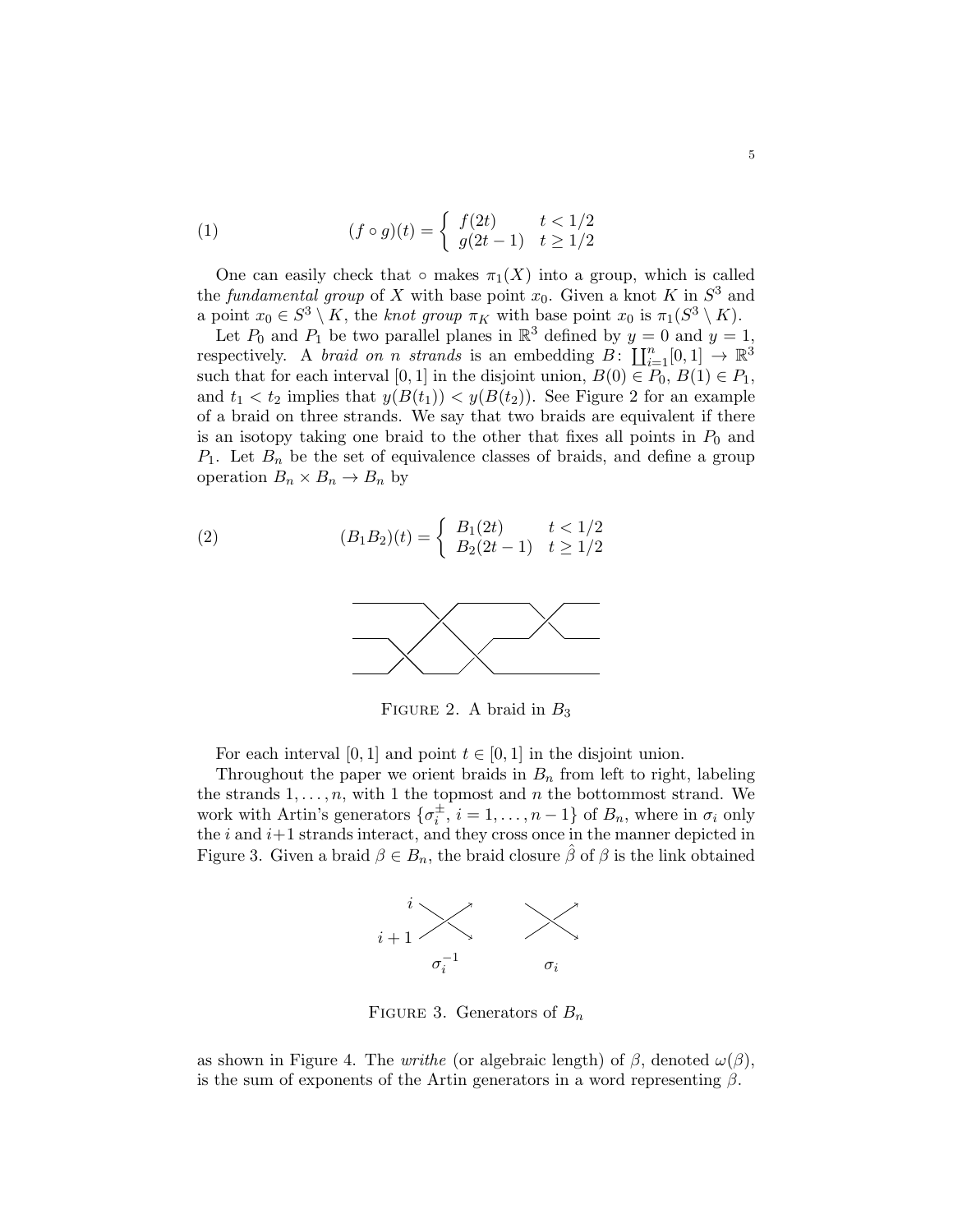

FIGURE 4. The braid closure of  $\beta$ 

2.2. Knot contact homology. In the proof of our main result we will use the degree zero part of knot contact homology  $HC_*(K)$ , which is a knot invariant derived from Legendrian contact homology. Knot contact homology appears to be a knot invariant that is at the same time powerful and relatively easy to compute. Here we review the construction of the degree zero part of the combinatorial knot differential graded algebra of Ng. The combinatorial knot DGA was defined in order to be a calculation of knot contact homology and was shown to be so in [EENS13] (see [Ng14] for more details).

 $\bigoplus_{i\geq 0} A_i$ , where  $A_i A_j \subseteq A_{i+j}$  and  $R A_i \subseteq A_i$  for all  $i,j \geq 0$ . We define A graded algebra A is an algebra given by a direct sum of groups  $A =$  $|a| = i$  when  $a \in A_i$ . A differential graded algebra (DGA) is a graded algebra equipped with a *differential*  $\partial: \mathcal{A} \to \mathcal{A}$  satisfying  $\partial(A_i) \subseteq A_{i-1}$ ,  $\partial \circ \partial = 0$ , and  $\partial(ab) = \partial(a)b + (-1)^{|a|}a\partial(b)$  for all  $i \ge 1$  and  $a, b \in \mathcal{A}$ .

Let  $\mathcal{A}_n$  be the noncommutative unital algebra over  $\mathbb Z$  freely generated by  $a_{ij}, 1 \leq i \neq j \leq n$ . We define a homomorphism  $\phi : B_n \to \text{Aut } \mathcal{A}_n$  by defining it on the generators of  $B_n$ :

(3) 
$$
\phi_{\sigma_k} : \begin{cases} a_{ij} \mapsto a_{ij} & i, j \neq k, k+1 \\ a_{k+1,i} \mapsto a_{ki} & i \neq k, k+1 \\ a_{i,k+1} \mapsto a_{ik} & i \neq k, k+1 \\ a_{k,k+1} \mapsto -a_{k+1,k} \\ a_{k+1,k} \mapsto -a_{k,k+1} \\ a_{ki} \mapsto a_{k+1,i} - a_{k+1,k} a_{ki} & i \neq k, k+1 \\ a_{ik} \mapsto a_{i,k+1} - a_{ik} a_{k,k+1} & i \neq k, k+1 \end{cases}
$$

Let  $\iota: B_n \to B_{n+1}$  be the inclusion  $\sigma_i \mapsto \sigma_i$  so that the  $(n+1)$  strand does not interact with those from  $\beta \in B_n$ , and define  $\phi^*_{\beta} \in \text{Aut } \mathcal{A}_{n+1}$  by  $\phi_{\beta}^* = \phi_{\iota(\beta)}$ . We then define the  $n \times n$  matrices  $\Phi_{\beta}^L$  and  $\Phi_{\beta}^R$  with entries in  $\mathcal{A}_n$  by

$$
\phi_{\beta}^{*}(a_{i,n+1}) = \sum_{j=1}^{n} (\Phi_{\beta}^{L})_{ij} a_{j,n+1}
$$

$$
\phi_{\beta}^{*}(a_{n+1,i}) = \sum_{j=1}^{n} a_{n+1,j} (\Phi_{\beta}^{R})_{ji}
$$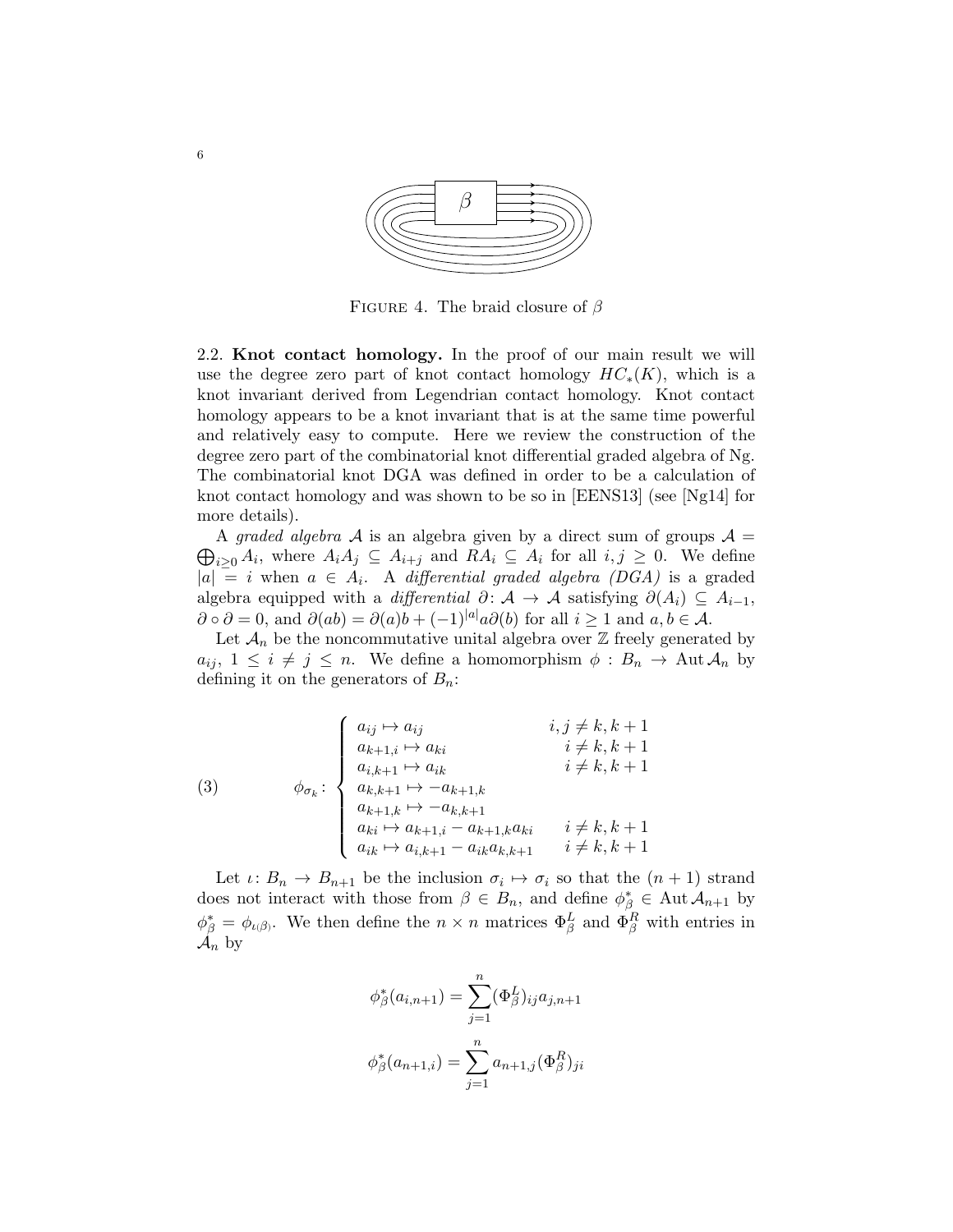Finally, let  $R_0$  be the Laurent polynomial ring  $\mathbb{Z}[\lambda^{\pm 1}, \mu^{\pm 1}]$  and define matrices **A** and  $\Lambda$  over  $R_0$  by

(4) 
$$
\mathbf{A}_{ij} = \begin{cases} a_{ij} & i < j \\ -\mu a_{ij} & i > j \\ 1 - \mu & i = j \end{cases}
$$

(5) 
$$
\mathbf{\Lambda} = \text{diag}[\lambda \mu^{\omega(\beta)}, 1, \dots, 1].
$$

**Definition 2.1.** Suppose that K is the closure of  $\beta \in B_n$ . Define  $\mathcal{I} \subset$  $\mathcal{A}_n \otimes R_0$  to be the ideal generated by the entries of  $\mathbf{A} - \mathbf{\Lambda} \cdot \mathbf{\Phi}_{\beta}^{\mathbf{L}} \cdot \mathbf{A}$  and  $\mathbf{A}-\mathbf{A}\cdot\mathbf{\Phi}_{\beta}^{\mathbf{R}}\cdot\mathbf{\Lambda}^{-1}$ . The degree zero homology of the combinatorial knot DGA is  $HC_0(K) = (\mathcal{A}_n \otimes R_0)/\mathcal{I}.$ 

2.3. Spanning arcs. The proofs in Sections 3 require a number of computations of  $\phi_{\beta}$  (and of  $\phi_{\beta}^*$ , for computing  $\Phi_{\beta}^L$ ) for particular braids. Such computations are benefited by an alternate description of the automorphism, which we now explain.

**Definition 2.2.** Given  $n > 0$ , let  $D_n$  be a disk in  $\mathbb C$  containing points  $P = \{1, 2, \ldots, n\} \subset \mathbb{R}$  in its interior. A spanning arc of  $D_n$  is the isotopy class relative to  $P$  of an oriented embedded path in  $D$  which begins and ends in P and otherwise does not intersect P. We define  $\mathscr{S}_n$  as the associative ring freely generated by spanning arcs of  $D_n$  modulo the ideal generated by the relation in Figure 5. Denote by  $c_{ij} \in \mathscr{S}_n$  the element represented by a spanning arc contained in the upper half-disk beginning at  $i$  and ending at  $j$ .

We understand the spanning arcs in Figure 5 to agree outside of a neighborhood of the depicted point in P.

$$
\begin{bmatrix} \textbf{1}_{\textbf{1}_{\text{max}}} \\ \textbf{1}_{\textbf{1}_{\text{max}}} \end{bmatrix} = \begin{bmatrix} \textbf{1}_{\textbf{1}_{\text{max}}} \\ \textbf{1}_{\textbf{1}_{\text{max}}} \end{bmatrix} - \begin{bmatrix} \textbf{1}_{\textbf{1}_{\text{max}}} \\ \textbf{1}_{\textbf{1}_{\text{max}}} \end{bmatrix} - \begin{bmatrix} \textbf{1}_{\textbf{1}_{\text{max}}} \\ \textbf{1}_{\textbf{1}_{\text{max}}} \end{bmatrix}
$$

FIGURE 5. Relation in  $\mathscr{S}_n$ 

We consider  $\beta$  as an isotopy of  $(D, P)$  and denote by  $\beta \cdot c$  the image of the spanning arc c. By convention  $\sigma_k$  acts by rotating k and  $k+1$  about their midpoint in counter-clockwise fashion. It was shown in [Ng05b, Section 2] that there is a unique, well-defined map  $\chi$  which sends each spanning arc of  $D_n$  to an element of  $\mathcal{A}_n$  such that

(i) 
$$
\chi(\beta \cdot c) = \phi_{\beta}(\chi(c))
$$
 for any spanning arc  $c$  and  $\beta \in B_n$ ;

(ii) 
$$
\chi(c_{ij}) = a_{ij}
$$
 if  $i < j$ ,  $\chi(c_{ij}) = -a_{ij}$  if  $i > j$ .

Furthermore,  $\chi$  factors through  $\mathscr{S}_n$ , is injective, and by the relation in Figure 5 the value of  $\phi_{\beta}(a_{ij})$  can be determined from (i) and (ii). This constitutes an essential technique for our calculations of  $\phi_{\beta}$ .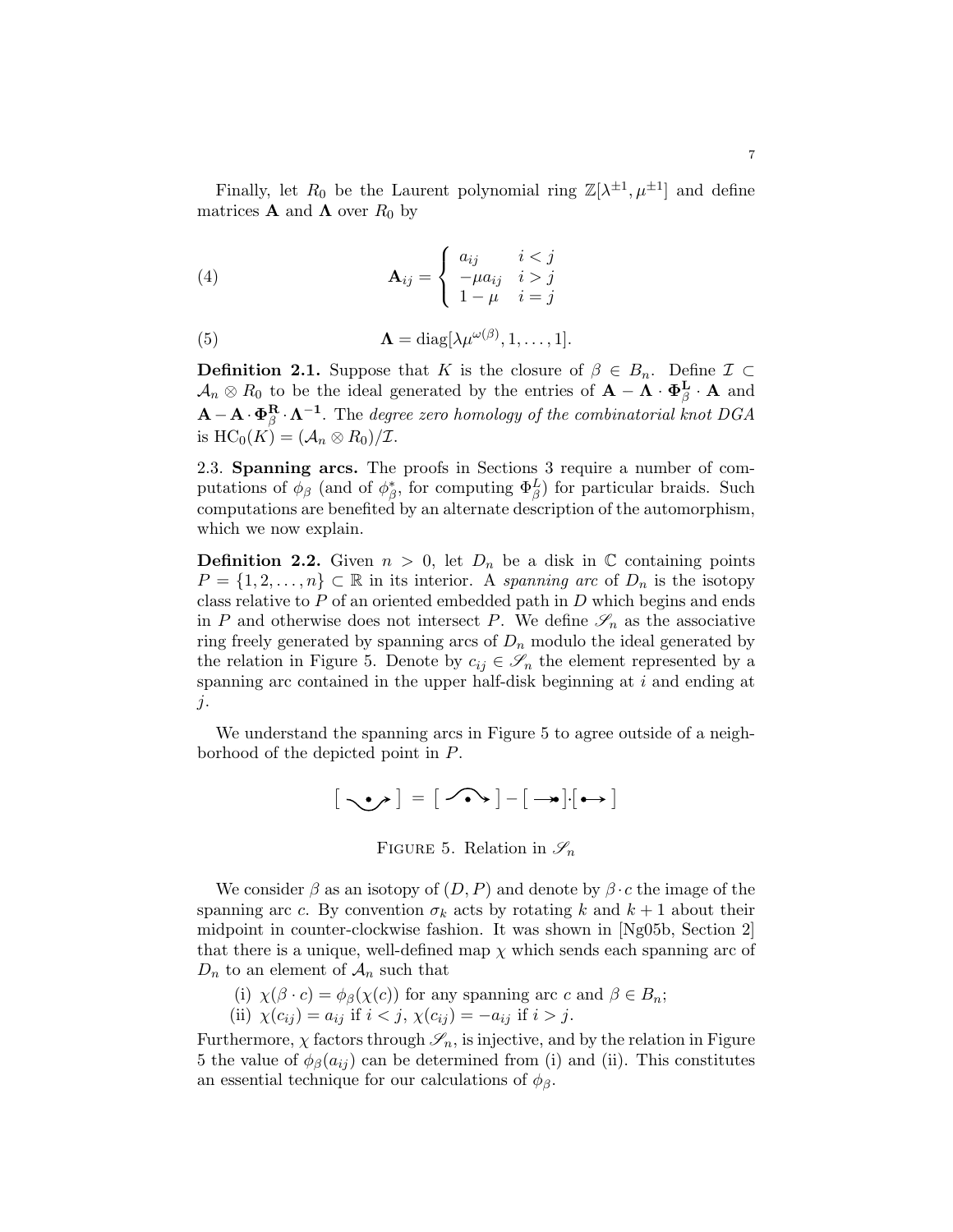

FIGURE 6. Cord  $c_{ij}$  of  $K = \hat{\beta}$ 

Computations of  $\Phi_{\beta}^{L}$  are carried out in likewise manner, including  $\beta$  into  $B_{n+1}$  and considering spanning arcs  $c_{i,n+1}$ ,  $1 \leq j \leq n$  of  $D_{n+1}$ . We will distinguish this situation by relabeling  $n + 1$  (and corresponding indices) with the symbol  $*$ . In figures, we put the point  $*$  at the boundary of D.

It will be convenient for us in Section 3 to consider the free left  $A_n$ -module  $A_n^L = A_n \langle a_{1*,}, \ldots, a_{n*} \rangle$  and right  $A_n$ -module  $A_{n}^R = \langle a_{*1}, \ldots, a_{*n} \rangle A_n$ , which are each contained in  $\mathcal{A}_{n+1}$ . By definition,  $\Phi_{\beta}^{L}$  (respectively  $\Phi_{\beta}^{R}$ ) is the matrix in the above basis for the  $A_n$ -automorphism of  $A_n^L$  (respectively  $A_n^R$ ) determined by the image of the basis under  $\phi_{\beta}^*$ .

Finally, as we are considering braid satellites  $K(\alpha, \gamma)$  with  $\gamma \in B_p$  our perspective often considers the points in  $D_{kp}$  as k groups of p points each. We find it convenient in figures of spanning arcs in  $\mathscr{S}_{kp}$  to reflect this point of view. To do so, for each  $i = 0, \ldots, k - 1$ , we depict the points  $\{ip +$  $1, \ldots, (i+1)p$  by a horizontal segment, and if a spanning arc ends at  $ip+s$ for  $1 \leq s \leq p$ , it is depicted ending on the  $(i + 1)^{st}$  segment with a label s (see example in Figure 7).



FIGURE 7. Spanning arcs  $c_{s,p+1}$  and  $c_{p+s,*}$ ,  $1 \leq s \leq p$ .

Let perm :  $B_n \to S_n$  denote the homomorphism from  $B_n$  to the symmetric group sending  $\sigma_k$  to the simple transposition interchanging  $k, k+1$ .

**Lemma 2.3.** For some  $\beta \in B_n$  and  $1 \leq i \neq j \leq n$ , consider  $(\Phi_{\beta}^L)_{ij} \in \mathcal{A}_n$ as a polynomial expression in the (non-commuting) variables  $\{a_{kl}, 1 \leq k \neq l\}$  $l \leq n$ . Writing  $i_0 = \text{perm}(\beta)(i)$ , every monomial in  $(\Phi_{\beta}^L)_{ij}$  is a constant times  $a_{i_0i_1}a_{i_1i_2}...a_{i_{l-1},j}$  for some  $l \geq 0$ , the monomial being a constant if  $l = 0$  and only if  $i_0 = j$ .

*Proof.* We consider the spanning arc  $\beta \cdot c_{i,*}$  which begins at  $i_0$  and ends at ∗. Applying the relation in Figure 5 to the path equates it with a sum (or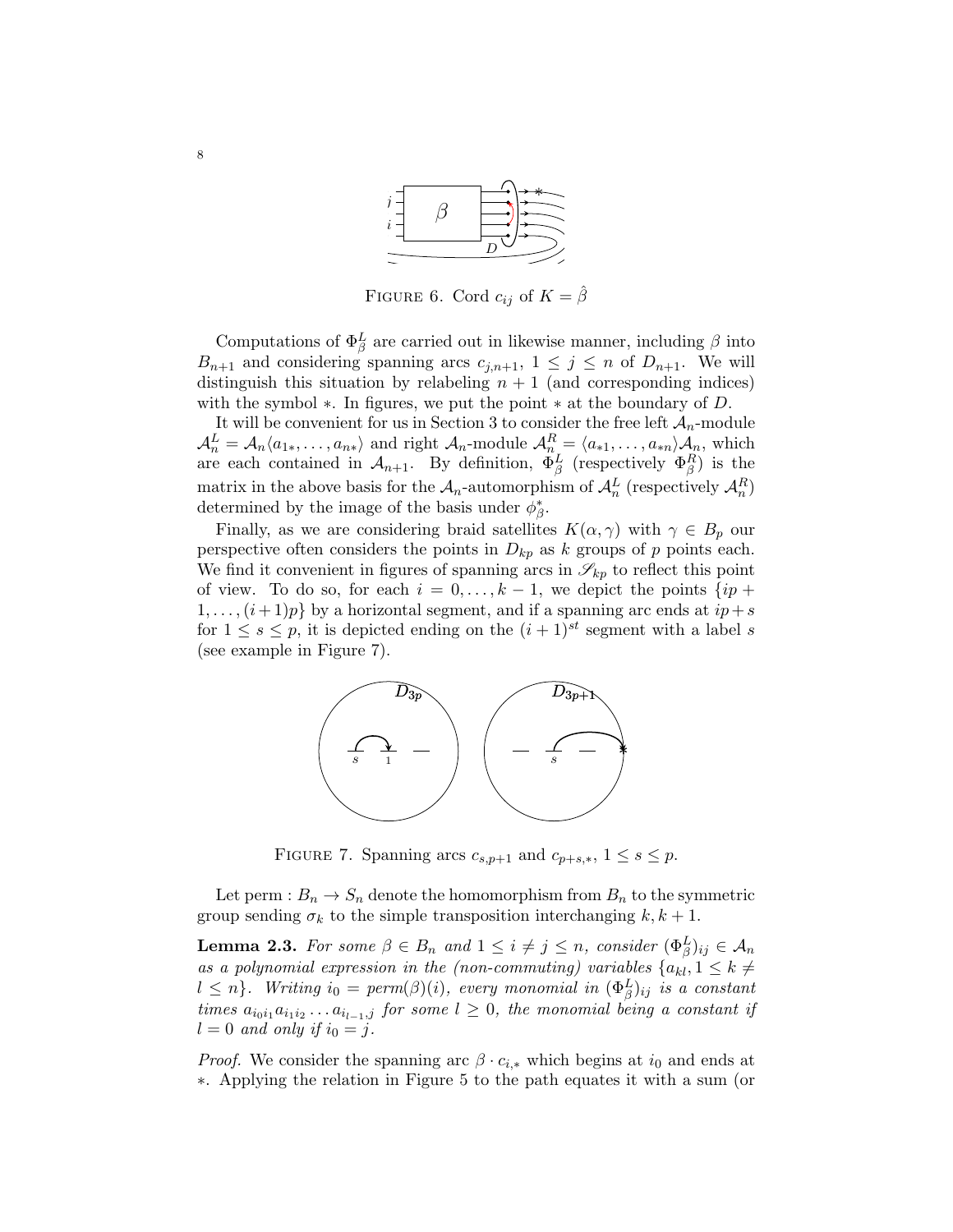difference) of another path with the same endpoints and a product of two paths, the first beginning at  $i_0$  and the other ending at  $\ast$ . A finite number of applications of this relation allows one to express the path as a polynomial in the  $c_{kl}$ ,  $1 \leq k \neq l \leq n$  where each monomial has the form  $c_{i_0i_1} \ldots c_{i_{l-1},j}c_{j,*}$ for some  $j$  (see [Ng05b, Lemma 2.6]).

The result follows from  $\phi^*_{\beta}(a_{i,*}) = \phi^*_{\beta}(\chi(c_{i,*})) = \chi(\beta \cdot c_{i,*}).$ 

2.4. Augmentations and augmentation rank. A graded map  $\varphi: M \to$ N of graded algebras is an algebra homomorphism satisfying  $\varphi(M_i) \subseteq$  $\varphi(N_i)$ . Augmentations of a differential graded algebra  $(\mathcal{A}, \partial)$  are graded maps  $(\mathcal{A}, \partial) \to (\mathbb{C}, 0)$  that intertwine the differential (here  $\mathbb{C}$  has grading zero). For our setting, if  $\beta \in B_n$  is a braid representative of K, such a map corresponds precisely to a homomorphism  $\epsilon : A_n \otimes R_0 \to \mathbb{C}$  such that  $\epsilon$  sends elements of  $\mathcal I$  to zero (see Definition 2.1).

**Definition 2.4.** Suppose that K is the closure of  $\beta \in B_n$ . An *augmentation* of K is a homomorphism  $\epsilon : A_n \otimes R_0 \to \mathbb{C}$  such that each element of  $\mathcal I$  is sent by  $\epsilon$  to zero.

A correspondence between augmentations and certain representations of the knot group  $\pi_K$  were studied in [Cor14a]. Recall that  $\pi_K$  is generated by meridians, which for a knot are all conjugate. Fix some meridian  $m$ .

**Definition 2.5.** For any integer  $r \geq 1$ , a homomorphism  $\rho : \pi_K \to GL_r\mathbb{C}$ is a KCH representation if  $\rho(m)$  is diagonalizable and has an eigenvalue of 1 with multiplicity  $r - 1$ . We call  $\rho$  a *KCH irrep* if it is irreducible.

In [Ng08], Ng describes an isomorphism between  $HC_0(K)$  and an algebra constructed from elements of  $\pi_K$ . As discussed in [Ng14] a KCH representation  $\rho : \pi_K \to GL_r\mathbb{C}$  induces an augmentation  $\epsilon_\rho$  of K. Given an augementation, the first author showed how to construct a KCH representation that induces it. In fact, we have the following rephrasing of results from [Cor14a].

**Theorem 2.6** ([Cor14a]). Let  $\epsilon : A_n \otimes R_0 \to \mathbb{C}$  be an augmentation with  $\epsilon(\mu) \neq 1$ . There is a KCH irrep  $\rho : \pi_K \to GL_r\mathbb{C}$  such that  $\epsilon_\rho = \epsilon$ . Furthermore, for any KCH irrep  $\rho : \pi_K \to GL_r\mathbb{C}$  such that  $\epsilon_\rho = \epsilon$ , the rank of  $\epsilon(\mathbf{A})$ equals r.

The abuse of notation  $\epsilon(A)$ , means that  $\epsilon$  is applied to each entry of A. Similar notation will be used in the remainder of the paper. Considering Theorem 2.6 we make the following definition.

**Definition 2.7.** The *rank* of an augmentation  $\epsilon$ :  $\mathcal{A}_n \otimes R_0 \to \mathbb{C}$  with  $\epsilon(\mu) \neq 1$  is the rank of  $\epsilon(\mathbf{A})$ . Given a knot K, the *augmentation rank of* K, denoted  $ar(K)$ , is the maximum rank among augmentations of K.

Remark 2.8. By Theorem 2.6 the set of ranks of augmentations of a given K does not depend on choice of braid representative.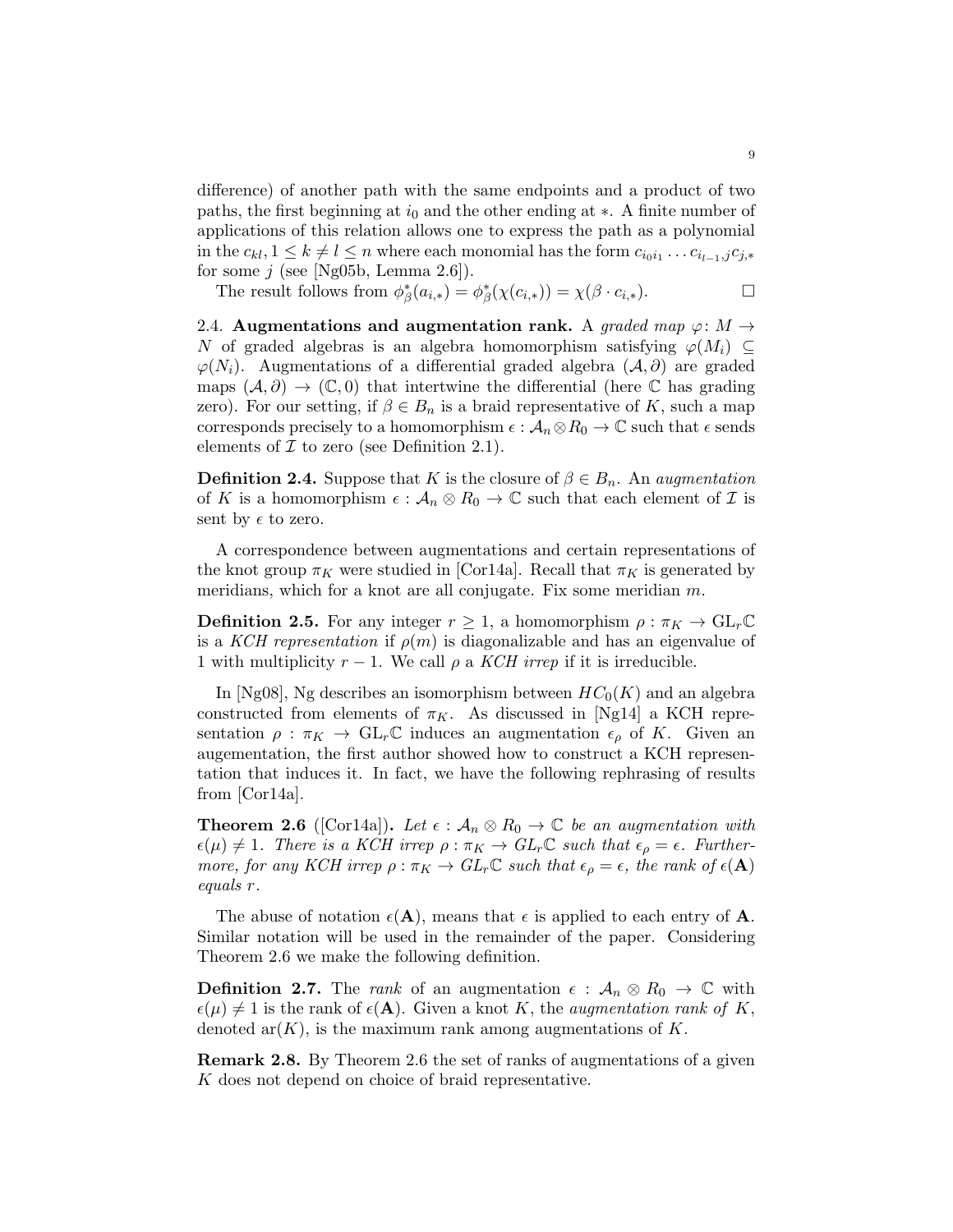It is the case that  $ar(K)$  is well-defined. That is, given K there is a bound on the maximal rank of an augmentation of K.

**Theorem 2.9** ([Cor14b]). Given a knot  $K \subset S^3$ , if  $g_1, \ldots, g_d$  are meridians that generate  $\pi_K$  and  $\rho : \pi_K \to GL_r\mathbb{C}$  is a KCH irrep then  $r \leq d$ .

As in the introduction, if we denote the meridional rank of  $\pi_K$  by  $mr(K)$ , then Theorem 2.9 implies that  $ar(K) \le mr(K)$ . In addition, the geometric quantity  $b(K)$  called the bridge index of K is never less than mr(K). Thus we have the following corollary.

Corollary 2.10 ([Cor14b]). Given a knot  $K \subset S^3$ ,

 $ar(K) \leq mr(K) \leq b(K)$ 

Hence to verify that  $mr(K) = b(K)$  it suffices to find a rank  $b(K)$  augmentation of K. Herein we concern ourselves with a setting where  $ar(K) = n$ and there is a braid  $\beta \in B_n$  which closes to K. This is a special situation, since  $b(K)$  is strictly less than the braid index for many knots.

2.5. Finding augmentations. The following theorem concerns the behavior of the matrices  $\Phi_{\beta}^{L}$  and  $\Phi_{\beta}^{R}$  under the product in  $B_n$ . It is an essential tool for studying  $HC_0(K)$  and is central to our arguments.

**Theorem 2.11** ([Ng05a], Chain Rule). Let  $\beta_1, \beta_2$  be braids in  $B_n$ . Then  $\Phi_{\beta_1\beta_2}^L = \phi_{\beta_1}(\Phi_{\beta_2}^L) \cdot \Phi_{\beta_1}^L$  and  $\Phi_{\beta_1\beta_2}^R = \Phi_{\beta_1}^R \cdot \phi_{\beta_1}(\Phi_{\beta_2}^R)$ .

Another property of  $\Phi_{\beta}^{L}$  and  $\Phi_{\beta}^{R}$  that is important to us is the following symmetry. Define an involution  $x \mapsto \overline{x}$  on  $\mathcal{A}_n$  (termed conjugation) as follows: first set  $\overline{a_{ij}} = a_{ji}$ ; then, for any  $x, y \in A_n$ , define  $\overline{xy} = \overline{y}\overline{x}$  and extend the operation linearly to  $\mathcal{A}_n$ .

**Theorem 2.12** ([Ng05a], Prop. 6.2). For a matrix of elements in  $\mathcal{A}_n$ , let  $\overline{M}$ be the matrix such that  $(\overline{M})_{ij} = \overline{M_{ij}}$ . Then for  $\beta \in B_n$ ,  $\Phi_{\beta}^R$  is the transpose of  $\Phi_{\beta}^{L}$ .

The main result of the paper concerns augmentations with rank equal to the braid index of K. Define the diagonal matrix  $\Delta(\beta) = \text{diag}[(-1)^{w(\beta)}, 1, \ldots, 1].$ From Section 5 of [Cor14a] we have the following.

**Theorem 2.13** ([Cor14a]). If K is the closure of  $\beta \in B_n$  and has a rank n augmentation  $\epsilon : A_n \otimes R_0 \to \mathbb{C}$ , then

(6) 
$$
\epsilon(\Phi_{\beta}^{L}) = \Delta(\beta) = \epsilon(\Phi_{\beta}^{R}).
$$

Furthermore, any homomorphism  $\epsilon : A_n \to \mathbb{C}$  which satisfies (6) can be extended to  $A_n \otimes R_0$  to produce a rank n augmentation of K.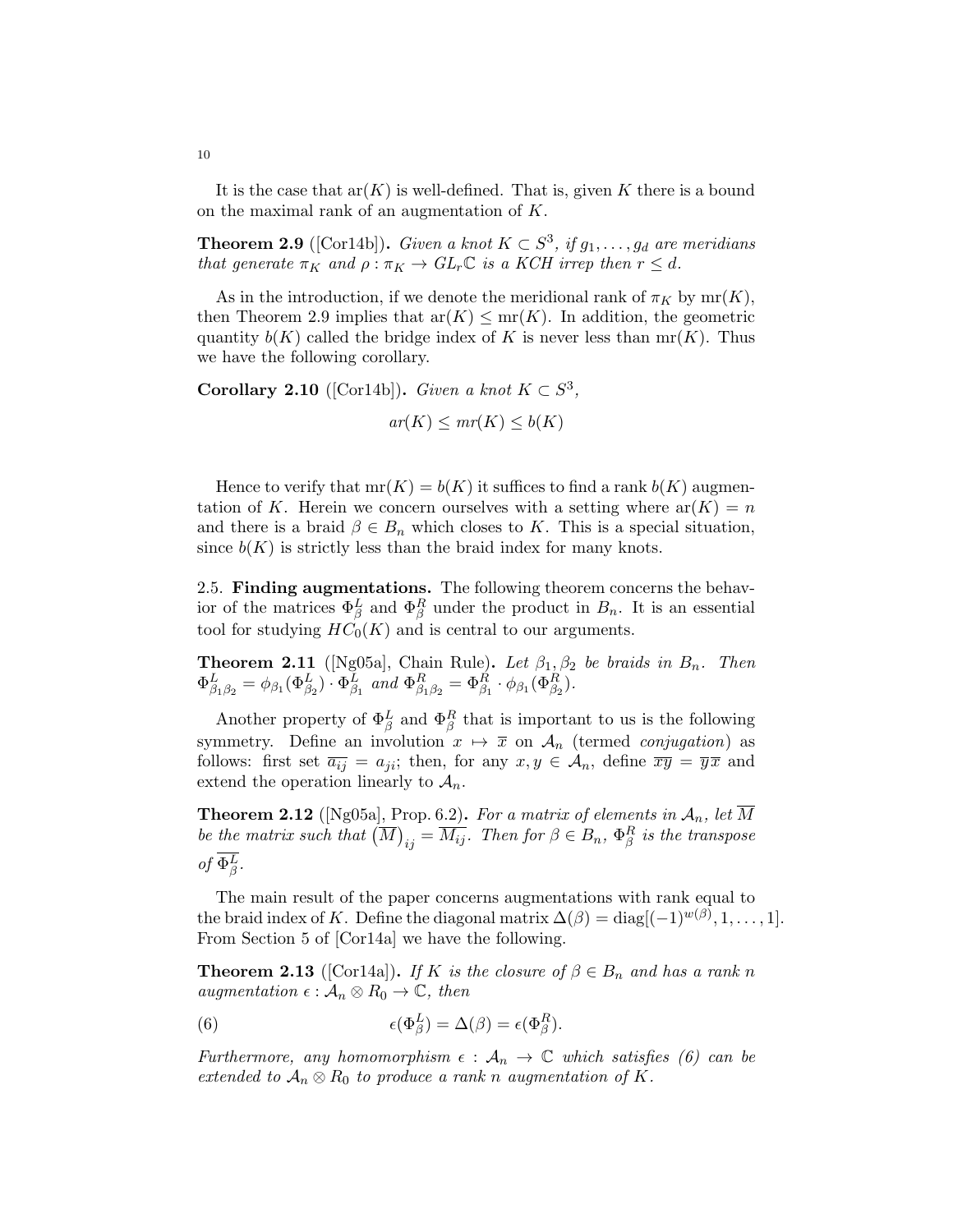# 3. Main Result

The proof of Theorem 1.6 relies heavily on the characterization presented in Theorem 2.13. We define a homomorphism  $\psi : A_{kp} \to A_k \otimes A_p$  which, for  $\alpha \in B_k$ , suitably simplifies  $\Phi_{\psi^{(\alpha)}}^L$  and  $\Phi_{\psi^{(\alpha)}}^R$  when applied to the entries. Given  $\gamma \in B_p$ , Theorem 2.11 then allows us to construct a map that satisfies (6) for  $\beta = \gamma(\alpha)$ . The map in question is "close to" the tensor product of an augmentation of  $\hat{\alpha}$  and an augmentation of  $\hat{\gamma}$ , composed with  $\psi$ .

Section 3.1 begins with an intermediate result, Proposition 3.1, followed by the proofs of Theorem 1.6 and Corollary 1.7. In Section 3.2 we prove Lemmas 3.2 and 3.3, which are needed to prove Proposition 3.1.

## 3.1. Proof of main result. We recall the statement of Theorem 1.6.

**Theorem 1.6.** If  $\alpha \in B_k$  and  $\gamma \in B_p$  are such that  $ar(\hat{\alpha}) = k$  and  $ar(\hat{\gamma}) = p$ , then  $ar(K(\alpha, \gamma)) = kp$ .

For  $1 \leq i \leq kp$ , write  $i = (q_i - 1)p + r_i$ , where  $1 \leq r_i \leq p$  and  $1 \leq q_i \leq k$ . For each generator  $a_{ij} \in \mathcal{A}_{kp}$ ,  $1 \leq i \neq j \leq kp$ , define

(7) 
$$
\psi(a_{ij}) = \begin{cases} 1 \otimes a_{r_i r_j} & : q_i = q_j \\ a_{q_i q_j} \otimes 1 & : r_i = r_j \\ 0 & : (q_i - q_j)(r_i - r_j) < 0 \\ a_{q_i q_j} \otimes a_{r_i r_j} & : (q_i - q_j)(r_i - r_j) > 0 \end{cases}
$$

which determines an algebra map  $\psi: \mathcal{A}_{kp} \to \mathcal{A}_k \otimes \mathcal{A}_p$ . Extend  $\psi$  to a map  $\psi^*: A_{kp}^L \to A_k^L \otimes A_p^L$  that carries one basis to another:  $\psi^*(a_{i*}) = a_{q_i,*} \otimes a_{r_i,*}$ for any  $1 \leq i \leq kp$ . Note, if we extend conjugation to  $\mathcal{A}_k \otimes \mathcal{A}_p$  by applying it to each factor, then  $\psi(\overline{a_{ij}}) = \overline{\psi(a_{ij})}$ .

 $\textbf{Proposition 3.1.} \ \ \psi\left(\Phi^L_{\psi^{(\alpha)}}\right) = \Phi^L_{\alpha} \otimes I_p \ \ and \ \psi\left(\Phi^R_{\psi^{(\alpha)}}\right) = \Phi^R_{\alpha} \otimes I_p$ for any braid  $\alpha$ .

A comment on notation is in order. The tensor product (over  $\mathbb{Z}$ ) of  $\mathcal{A}_{k}^{L}$ and  $\mathcal{A}_{p}^{L}$  is a left  $(\mathcal{A}_{k} \otimes \mathcal{A}_{p})$ -module with basis  $\{a_{i*} \otimes a_{j*}\}\$ . By  $\Phi_{\alpha}^{L} \otimes I_{p}$  we mean the matrix in this basis for the  $(\mathcal{A}_k \otimes \mathcal{A}_p)$ -linear map equal to the tensor product of the map corresponding to  $\Phi_{\alpha}^{L}$  with the identity on  $\mathcal{A}_{p}^{L}$ . Similarly for  $\mathcal{A}_k^R$  and  $\mathcal{A}_p^R$ .

Proposition 3.1 hinges on the following lemma, proved in Section 3.2. **Lemma 3.2.** For  $\alpha \in B_k$  the following diagram commutes.

$$
\begin{array}{ccc}\n{\cal A}_{kp}^L&\stackrel{\phi_{\ast_{p}(\alpha)}^*}{\longrightarrow}&{\cal A}_{kp}^L\\ {\psi^*}&&&\psi^*\end{array}
$$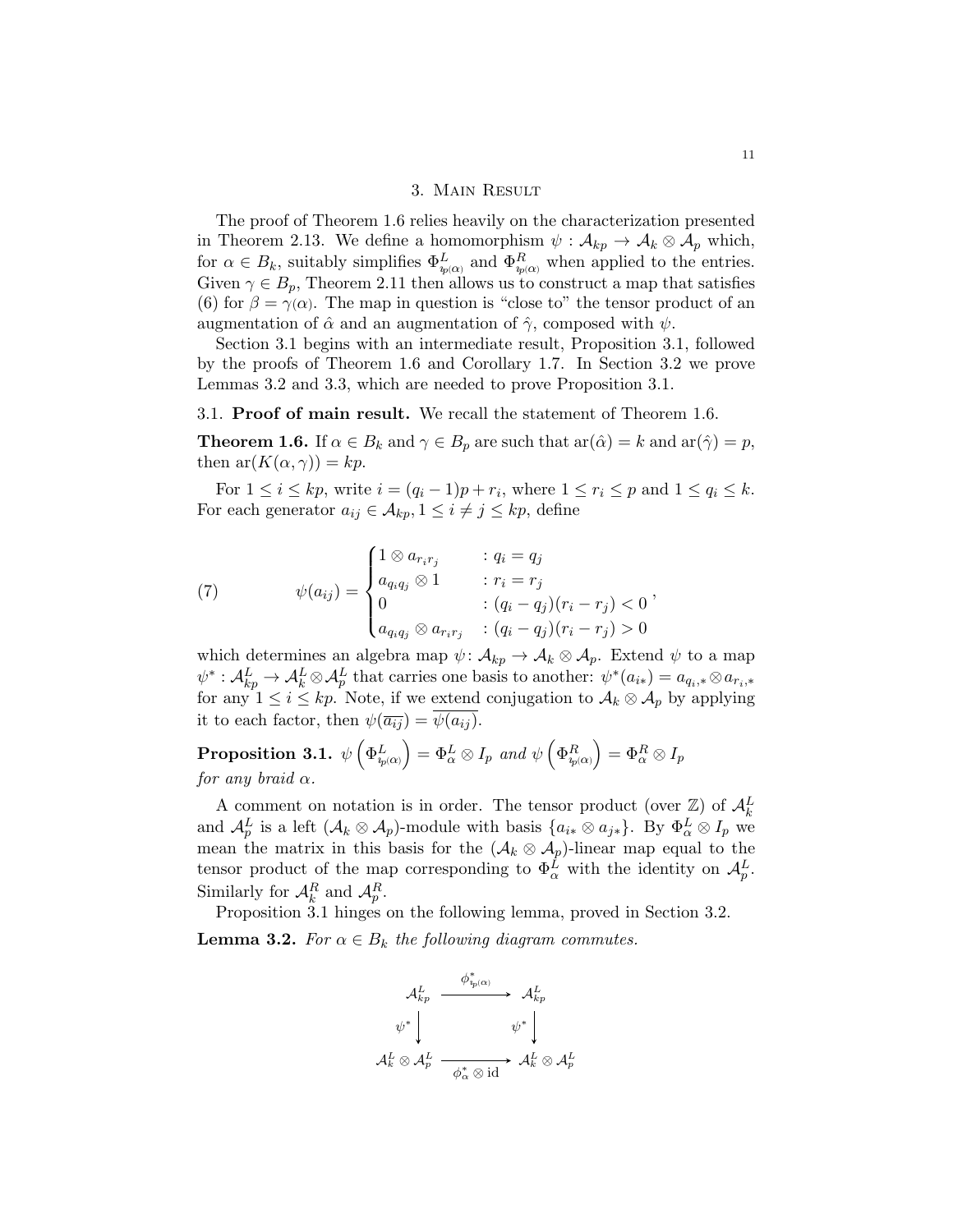In particular,  $\psi^*(\phi^*_{i_{p(\alpha)}}(a_{i,*})) = (\phi^*_{\alpha} \otimes id)(\psi^*(a_{i,*}))$  for any  $1 \leq i \leq kp$ .

Proof of Proposition 3.1. The proposition readily follows from Lemma 3.2. Fixing  $\alpha \in B_k$  and  $1 \leq i \leq kp$ , we have

$$
\left(\sum_{l=1}^{k} (\Phi_{\alpha}^{L})_{q_{i}l} a_{l*}\right) \otimes a_{r_{i}*} = (\phi_{\alpha}^{*} \otimes id) \psi^{*}(a_{i*})
$$
  

$$
= \psi^{*} \left(\phi_{i_{p}(\alpha)}^{*}(a_{i*})\right)
$$
  

$$
= \sum_{j=1}^{kp} \psi \left(\left(\Phi_{i_{p}(\alpha)}^{L}\right)_{ij}\right) \left(a_{q_{j}*} \otimes a_{r_{j}*}\right).
$$

Hence  $\psi((\Phi_{\psi(\alpha)}^L)_{ij})=0$  if  $r_i \neq r_j$  and  $\psi((\Phi_{\psi(\alpha)}^L)_{ij})=(\Phi_{\alpha}^L)_{q_iq_j} \otimes 1$  if  $r_i=r_j$ , since for each  $1 \leq l \leq k$  exactly one j satisfies both  $r_j = r_i$  and  $q_j = l$ . We conclude  $\psi(\Phi_{i_p(\alpha)}^L) = \Phi_{\alpha}^L \otimes I_p$ . That  $\psi(\Phi_{i_p(\alpha)}^R) = \Phi_{\alpha}^R \otimes I_p$  follows from  $\Phi^R_{\alpha}=\overline{\Phi^L_{\alpha}}$ t and  $\psi(\overline{a_{ij}}) = \overline{\psi(a_{ij})}$ .

*Proof of Theorem 1.6.* By Theorem 2.13 there exist augmentations  $\epsilon_k$ :  $\mathcal{A}_k \otimes$  $R_0 \to \mathbb{C}$  and  $\epsilon_p: \mathcal{A}_p \otimes R_0 \to \mathbb{C}$ , for the closures of  $\alpha, \gamma$  respectively, such that  $\epsilon_k (\Phi_{\alpha}^L) = \epsilon_k (\Phi_{\alpha}^R) = \Delta(\alpha)$  and  $\epsilon_p (\Phi_{\gamma}^L) = \epsilon_p (\Phi_{\gamma}^R) = \Delta(\gamma)$ . Theorem 2.13 also implies that it suffices to prove that there exists an augmentation  $\epsilon \colon \mathcal{A}_{kp} \otimes R_0 \to \mathbb{C}$  such that  $\epsilon \left( \Phi_{\gamma(\alpha)}^L \right) = \epsilon \left( \Phi_{\gamma(\alpha)}^R \right) = \Delta(\gamma(\alpha)).$ 

Below we will define a homomorphism  $\delta: A_p \to \mathbb{C}$  such that for each generator  $a_{ij}$  we have  $\delta(a_{ij}) = \pm \epsilon_p(a_{ij})$ , the sign depending on the parity of  $w(\alpha)$  and p. Let  $\pi: \mathbb{C} \otimes \mathbb{C} \to \mathbb{C}$  be the multiplication  $a \otimes b \mapsto ab$ . Our desired map is defined by  $\epsilon = \pi \circ (\epsilon_k \otimes \delta) \circ \psi$ .

The Chain Rule theorem gives that

$$
(8) \qquad \pi \circ (\epsilon_{k} \otimes \delta) \circ \psi (\Phi_{\gamma(\alpha)}^{L}) = \pi \circ (\epsilon_{k} \otimes \delta) \psi (\phi_{\psi(\alpha)} (\Phi_{\overline{\gamma}}^{L})) \psi (\Phi_{\psi(\alpha)}^{L})
$$

Consider how the homomorphism  $\phi_{\psi(\alpha)}$  acts on spanning arcs. For  $1 \leq$  $i \neq j \leq p$ , since the points  $\{1, \ldots, p\} \in D_{kp}$  are moved as one block by the action of  $u_p(\alpha)$ , there is an  $0 \leq m < k$  so that  $\phi_{u_p(\alpha)}(a_{ij}) = a_{i+mp,j+mp}$ . As  $\psi(a_{i+mp,j+mp}) = 1 \otimes a_{ij},$ 

$$
\psi\left(\phi_{i_{p}(\alpha)}\left(\Phi_{\overline{\gamma}}^{L}\right)\right)=\left(1\otimes\left(\Phi_{\overline{\gamma}}^{L}\right)_{ij}\right).
$$

Note that while the entries of  $\Phi_{\bar{\gamma}}^L$  are elements of  $\mathcal{A}_{kp}$ , all of them lie in the image of the natural inclusion of  $\mathcal{A}_p$  into  $\mathcal{A}_{kp}$ , so we regard the entries of the matrix on the right hand side as elements of  $\mathcal{A}_k \otimes \mathcal{A}_p$ . Returning to the right hand side of (8), by Proposition 3.1 we have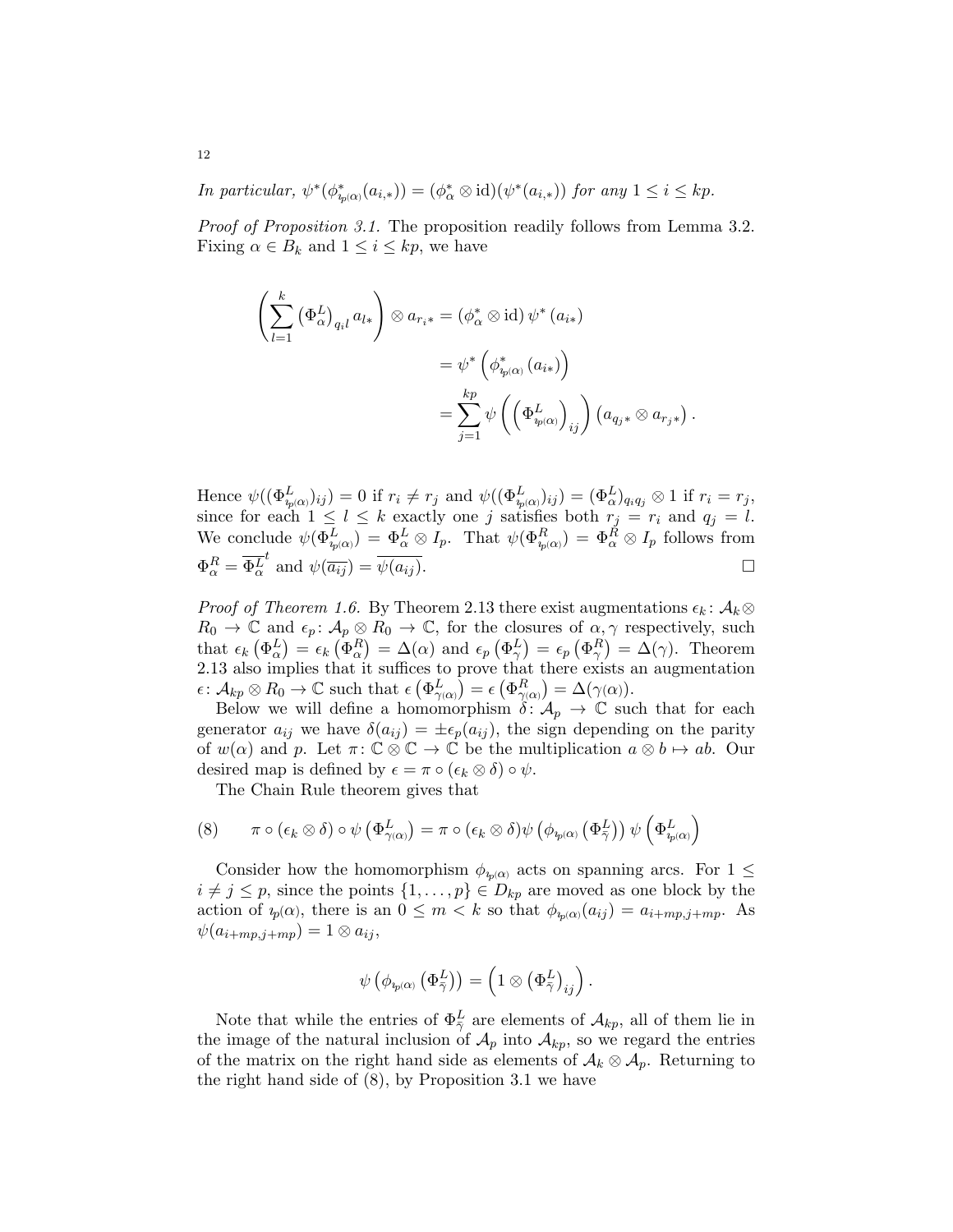$$
\pi \circ (\epsilon_k \otimes \delta) \left( \psi \left( \phi_{i_{p(\alpha)}} \left( \Phi_{\bar{\gamma}}^{L} \right) \right) \psi \left( \Phi_{i_{p(\alpha)}}^{L} \right) \right) = \pi \circ (\epsilon_k \otimes \delta) \left( \left( 1 \otimes \left( \Phi_{\bar{\gamma}}^{L} \right)_{ij} \right) \left( \Phi_{\alpha}^{L} \otimes I_p \right) \right) \n= \delta \left( \Phi_{\bar{\gamma}}^{L} \right) \pi \left( \Delta(\alpha) \otimes I_p \right).
$$

We are done if we define  $\delta$  so that  $\delta (\Phi_{\overline{\gamma}}^L) \pi (\Delta(\alpha) \otimes I_p) = \Delta(\gamma(\alpha))$ . When  $w(\alpha)$  is even  $w(p(\alpha))$  is also, and further  $\Delta(\alpha) = I_k$ . Letting  $\delta = \epsilon_p$  makes

$$
\delta\left(\Phi_{\overline{\gamma}}^L\right)\pi\left(\Delta(\alpha)\otimes I_p\right)=\epsilon_p\left(\Phi_{\overline{\gamma}}^L\right)=\Delta(\overline{\gamma})=\Delta(\gamma(\alpha)).
$$

Suppose  $w(\alpha)$  is odd. Define  $g: \{1, \ldots, p\} \rightarrow \{\pm 1\}$  as follows. Let  $x_1 = 1$ , and  $x_l = \text{perm}(\bar{\gamma})(x_{l-1})$  for  $1 < l \leq p$ . Since the first p strands of  $\bar{\gamma}$ close to a knot, perm $(\bar{\gamma})$  is given by the *p*-cycle  $(x_1x_2...x_p)$ . If *p* is even, we let  $g(x_1) = 1$ , and  $g(x_l) = -g(x_{l-1})$  for  $1 < l \leq p$ . If p is odd, let  $g(x_1) = g(x_2) = 1$  and  $g(x_l) = -g(x_{l-1})$  for  $2 < l \leq p$ .

Define  $\delta : A_p \to \mathbb{C}$  by setting  $\delta(a_{ij}) = g(i)g(j)\epsilon_p(a_{ij})$  for  $1 \leq i \neq j \leq p$ . Fix  $i, j$  and consider a monomial M of  $(\Phi_{\bar{\gamma}}^L)_{ij}$ , which is constant if  $i > p$ or  $j > p$ . For  $i, j \leq p$ , writing  $i_0 = \text{perm}(\bar{\gamma})(i)$ , Proposition 2.3 implies  $M = c_{ij}a_{i_0,j_1}a_{j_1,j_2}\ldots a_{j_m,j}$  for some  $j_1,\ldots j_m \in \{1,\ldots,p\}$ , possibly being constant if  $i_0 = j$ , implying that

$$
\delta(M) = g(i_0)g(j)\left(\prod_{k=1}^m g(j_k)^2\right)\epsilon_p(M) = g(i_0)g(j)\epsilon_p(M).
$$

For M a constant,  $\delta(M) = M = g(i_0)g(j)\epsilon_p(M)$  since  $i_0 = j$ . This holds for each monomial, thus

$$
\delta\left(\left(\Phi_{\bar{\gamma}}^L\right)_{ij}\right) = g(i_0)g(j)\epsilon_p\left(\left(\Phi_{\bar{\gamma}}^L\right)_{ij}\right).
$$

When p is even,  $w(i_n(\alpha))$  is also even and so the opposite parity of  $w(\alpha)$ . Our definition of g gives  $\delta\left(\left(\Phi_{\bar{\gamma}}^L\right)_{ii}\right) = -\epsilon\left(\left(\Phi_{\bar{\gamma}}^L\right)_{ii}\right)$  for  $i \leq p$ . Thus

$$
\delta\left(\Phi_{\bar{\gamma}}^L\right) = \left(\begin{array}{ccc} (-1)^{w(\bar{\gamma})+1} & 0 & 0\\ 0 & -I_{p-1} & 0\\ 0 & 0 & I_{(k-1)p} \end{array}\right)
$$

and therefore

$$
\delta\left(\Phi_{\bar{\gamma}}^L\right)(\Delta(\alpha)\otimes I_p) = \text{diag}[(-1)^{w(\alpha)+w(\bar{\gamma})+1}, 1 \dots 1] = \Delta(\gamma(\alpha))
$$

as desired.

When p is odd,  $w(y_1(\alpha))$  is odd and therefore the same parity of  $w(\alpha)$ . Our definition of g gives that  $\delta\left(\left(\Phi_{\bar{\gamma}}^L\right)_{11}\right) = \epsilon\left(\left(\Phi_{\bar{\gamma}}^L\right)_{11}\right)$  and  $\delta\left(\left(\Phi_{\bar{\gamma}}^L\right)_{ii}\right) =$  $-\epsilon \left( \left( \Phi^L_{\bar{\gamma}} \right)_{ii} \right)$  for  $1 < i \leq p$ , so  $\delta\left(\Phi_{\bar{\gamma}}^{L}\right)=$  $\sqrt{ }$  $\mathcal{L}$  $(-1)^{w(\bar{\gamma})}$  0 0 0  $-I_{p-1}$  0 0 0  $I_{(k-1)p}$  $\setminus$  $\overline{1}$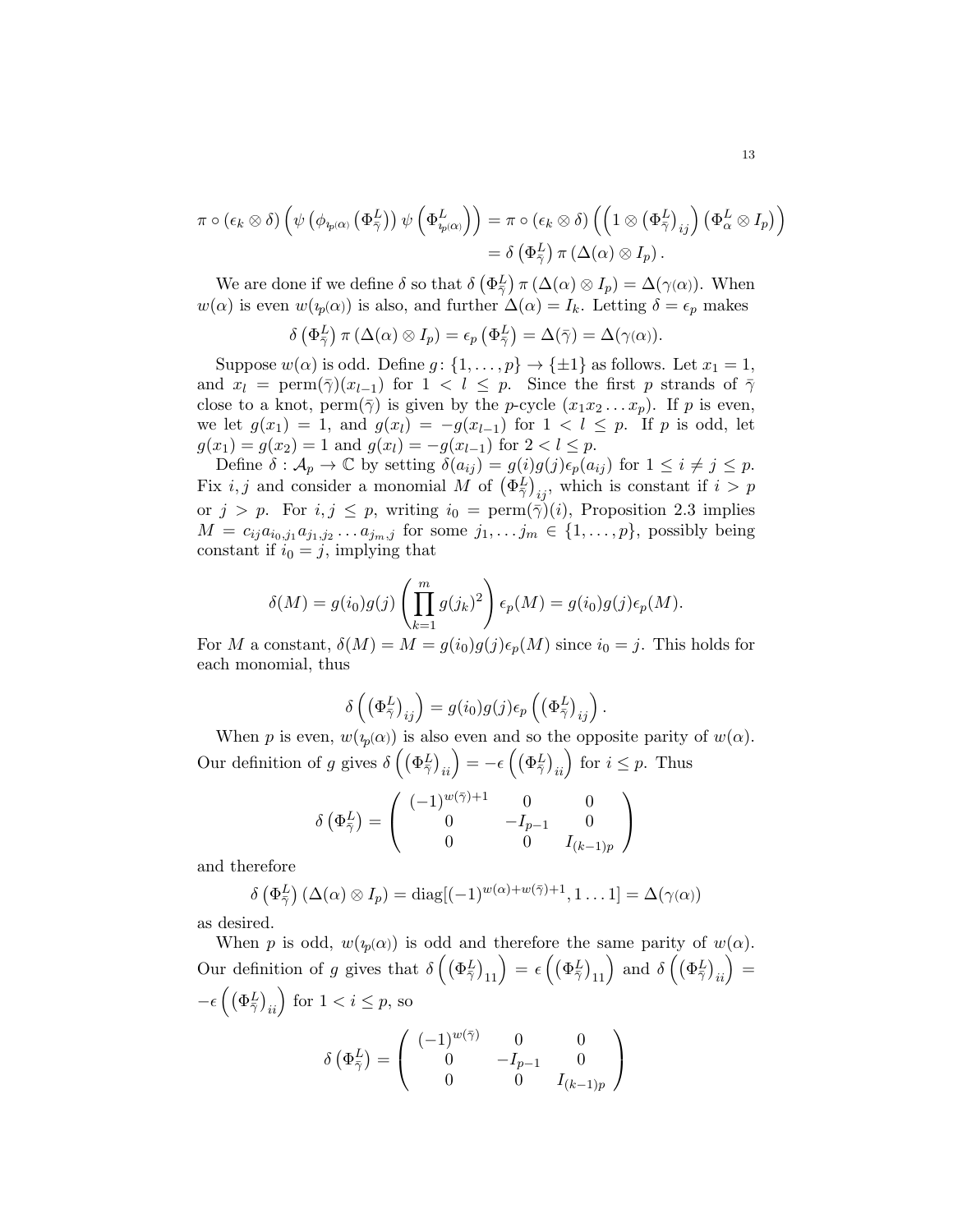and therefore

$$
\delta\left(\Phi_{\bar{\gamma}}^L\right)(\Delta(\alpha)\otimes I_p)=\mathrm{diag}[(-1)^{w(\alpha)+w(\bar{\gamma})},1\ldots 1]=\Delta(\gamma(\alpha))
$$

as desired.

There is little difference in the proof that  $\epsilon(\Phi_{\gamma(\alpha)}^R) = \Delta(\gamma(\alpha))$ , except that monomials in  $(\Phi_{\bar{\gamma}}^R)_{ij}$  are of the form  $c_{ij}a_{i,j_1}a_{j_1,j_2}\cdots a_{j_k,j'}$  where  $j' =$ perm( $\bar{\gamma}$ )(j). Applying Theorem 2.13 now completes the proof.  $\Box$ 

Proof of Corollary 1.7. We prove the corollary by induction on the dimensions of the vectors **p** and **q**. If **p** and **q** have one entry, then  $T(\mathbf{p}, \mathbf{q})$  is simply the  $(p_1, q_1)$ -torus knot, and by Theorem 1.3 from [Cor14b] we have  $ar(T(\mathbf{p}, \mathbf{q})) = p_1.$ 

Suppose that **p** and **q** have *n* entries and  $ar(T(\hat{\bf{p}}, \hat{\bf{q}})) = p_1 p_2 \cdots p_{n-1}$ . Choose a braid  $\alpha \in B_{p_1p_2\cdots p_{n-1}}$  such that  $\hat{\alpha} = T(\hat{\mathbf{p}}, \hat{\mathbf{q}})$ , and let  $\gamma = (\sigma_1 \dots \sigma_{p_n-1})^{q_n}$ . Theorem 1.3 from [Cor14b] implies that  $ar(\hat{\gamma}) = p_n$ , and since  $T(\mathbf{p}, \mathbf{q}) =$  $K(\alpha, \gamma)$ , Theorem 1.6 gives the desired result.

3.2. Supporting Lemmas. In this section we prove Lemma 3.2, for which we make some definitions. Set  $X_{m,l} = \{m, m+1, \ldots, m+l-1\}$  for any  $m, l >$ 0. Given  $Y \subseteq X_{m,l}$  of cardinality v, denote elements of Y by  $\{y_1, \ldots, y_v\}$ such that  $y_1 < \ldots < y_v$ . Suppose  $1 \leq i \neq j \leq kp+1$ . If  $i, j \notin X_{m,l}$  we define

$$
A(i, j, X_{m,l}) = \sum_{Y \subseteq X_{m,l}} (-1)^{|Y|} a_{iy_1} a_{y_1 y_2} \cdots a_{y_v j};
$$
  

$$
A'(i, j, X_{m,l}) = \sum_{Y \subseteq X_{m,l}} (-1)^{|Y|} a_{iy_v} a_{y_v y_{v-1}} \cdots a_{y_1 j}.
$$

If  $j \in X_{m,l}$  and  $i \notin X_{m,l}$  define

$$
B'(i, j, X_{m,l}) = \sum_{Y \subseteq X_{m,l}, y_1 \neq j} c_Y a_{iy_v} a_{y_v y_{v-1}} \cdots a_{y_1 j}
$$

where  $c_Y = (-1)^{|Y|+1}$  if  $Y \cap X_{m,j-m+1} = \emptyset$ , and  $c_Y = (-1)^{|Y|}$  if  $Y \cap Y$  $X_{m,j-m} \neq \emptyset$  (the  $y_1 \neq j$  condition makes this the complement of the first condition). To prove Lemma 3.2 we use two lemmas. In the proof of Lemma 3.2 below we are able to focus on generators  $a_{ij}$ ,  $i < j$ . Also, we write  $*$ for  $j = kp + 1$ . Recall the definition of the spanning arc  $c_{ij}$  and the map  $\chi: \mathscr{S}_{kp+1} \to \mathcal{A}_{kp}^L$  from Section 2.3.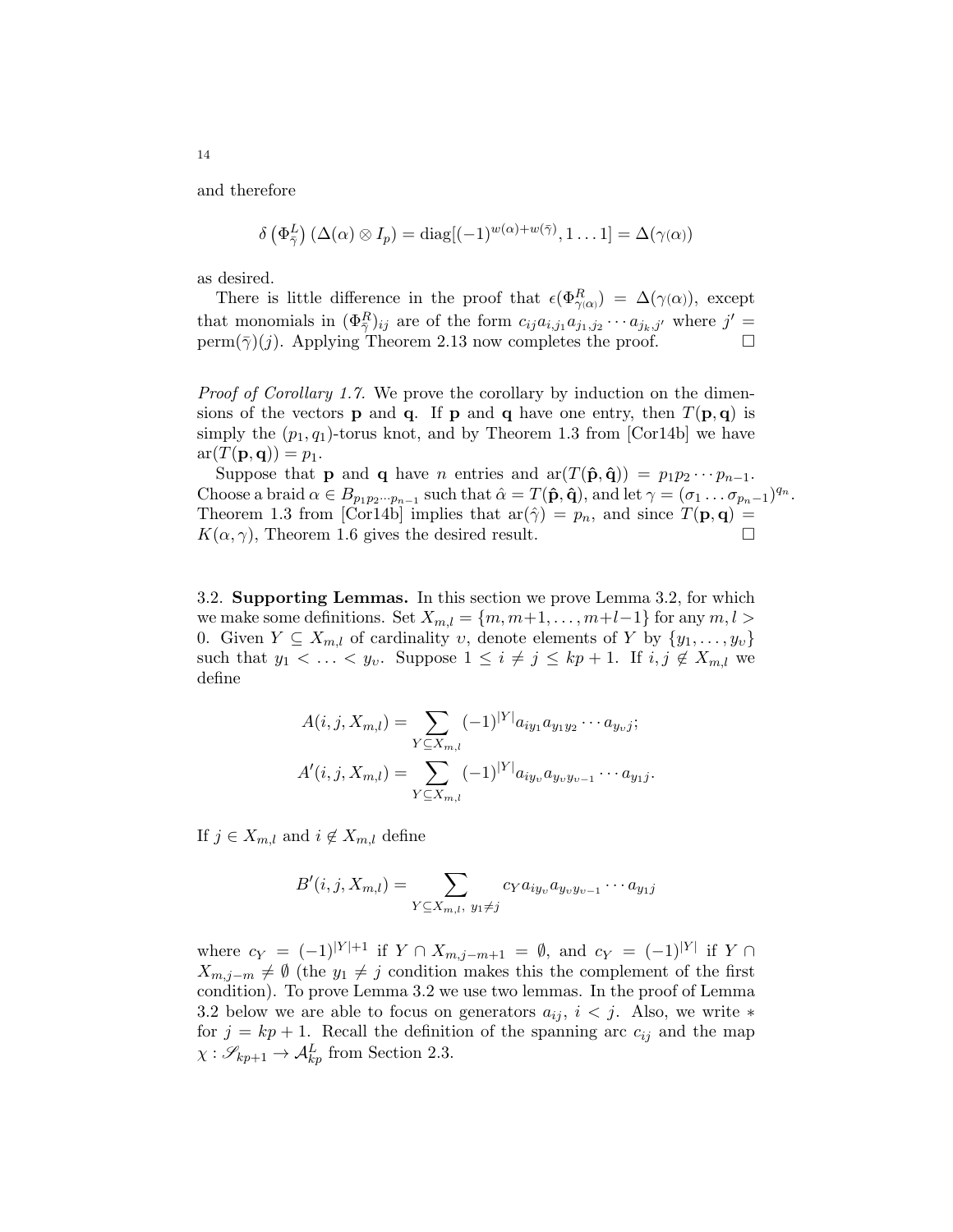**Lemma 3.3.** Given  $1 \le n \le k-1$  let  $X_n^{(p)} = X_{(n-1)p+1,p}$ . For  $1 \le i < j \le k$  $kp+1$  we have

$$
\phi_{i_{p}(\sigma_{n})}(a_{ij}) = \begin{cases}\na_{i+p,j+p} & : i, j \in X_{n}^{(p)} \\
a_{i-p,j-p} & : i, j \in X_{n+1}^{(p)} \\
B'(i+p, j-p, X_{n}^{(p)}) & : i \in X_{n}^{(p)}, j \in X_{n+1}^{(p)} \\
a_{i-p,j} & : j > (n+1)p, i \in X_{n+1}^{(p)} \\
a_{i,j-p} & : i \le (n-1)p, j \in X_{n+1}^{(p)} \\
A(i, j+p, X_{n}^{(p)}) & : i \le (n-1)p, j \in X_{n}^{(p)} \\
A'(i+p, j, X_{n}^{(p)}) & : j > (n+1)p, i \in X_{n}^{(p)} \\
a_{ij} & : \text{otherwise}\n\end{cases}
$$

*Proof.* Define  $\tau_{m,l} = \sigma_m \sigma_{m+1} \cdots \sigma_{m+l-1}$  and let  $\kappa_{m,l} = \tau_{m+l-1,p} \tau_{m+l-2,p} \cdots \tau_{m,p}$ . Note that  $\kappa_{m,p} = i_p(\sigma_n)$  if  $m = (n-1)p + 1$ . We may prove the result, therefore, by showing that for  $i < j$  if  $l \leq p$  then

(9) 
$$
\phi_{\kappa_{m,l}}(a_{ij}) = \begin{cases} a_{i+l,j+l} & : i, j \in X_{m,p} \\ a_{i-p,j-p} & : i, j \in X_{m+p,l} \\ B'(i+l,j-p,X_{m,l}) & : i \in X_{m,p}, j \in X_{m+p,l} \\ a_{i-p,j} & : j \geq m+l+p, i \in X_{m+p,l} \\ a_{i,j-p} & : i < m, j \in X_{m+p,l} \\ A(i, j+l, X_{m,l}) & : i < m, j \in X_{m,p} \\ A'(i+l,j, X_{m,l}) & : j \geq m+p+l, i \in X_{m,p} \\ a_{ij} & : \text{otherwise} \end{cases}.
$$

The proof of (9) is by induction on l. For the case  $l = 1$ , note that  $\kappa_{m,1} = \tau_{m,p}$ . It is relatively straightforward to calculate, for  $1 \leq m \leq (k-1)p$ and  $i < j$ , that

(10) 
$$
\phi_{\tau_{m,p}}(a_{ij}) = \begin{cases} a_{i+1,j+1} & : m \leq i < j < m+p \\ -a_{i+1,m} & : m \leq i < j = m+p \\ a_{mj} & : m+p = i < j \\ a_{im} & : i < m < m+p = j \\ a_{i,j+1} - a_{i,m}a_{m,j+1} & : i < m \leq j < m+p \\ a_{i+1,j} - a_{i+1,m}a_{m,j} & : m \leq i < m+p < j \\ a_{ij} & : \text{otherwise} \end{cases}
$$

Indeed, the effect of  $\tau_{m,p}$  is to move points  $\{m, \ldots, m+p-1\}$  in  $(D, P)$ one to the right and the point at  $m+p$  is carried through the upper half-disk to m. Figure 8 shows  $\tau_{m,p} \cdot c_{ij}$  for two interesting cases in (10). Use the relation in Figure 5 at the point m, we get  $\tau_{m,p} \cdot c_{ij} = c_{i,j+1} - c_{im}c_{m,j+1}$  if  $i < m \leq j < m+p$ , and  $\tau_{m,p} \cdot c_{ij} = c_{i+1,j} + c_{i+1,m} c_{mj}$  if  $m \leq i < m+p < j$ .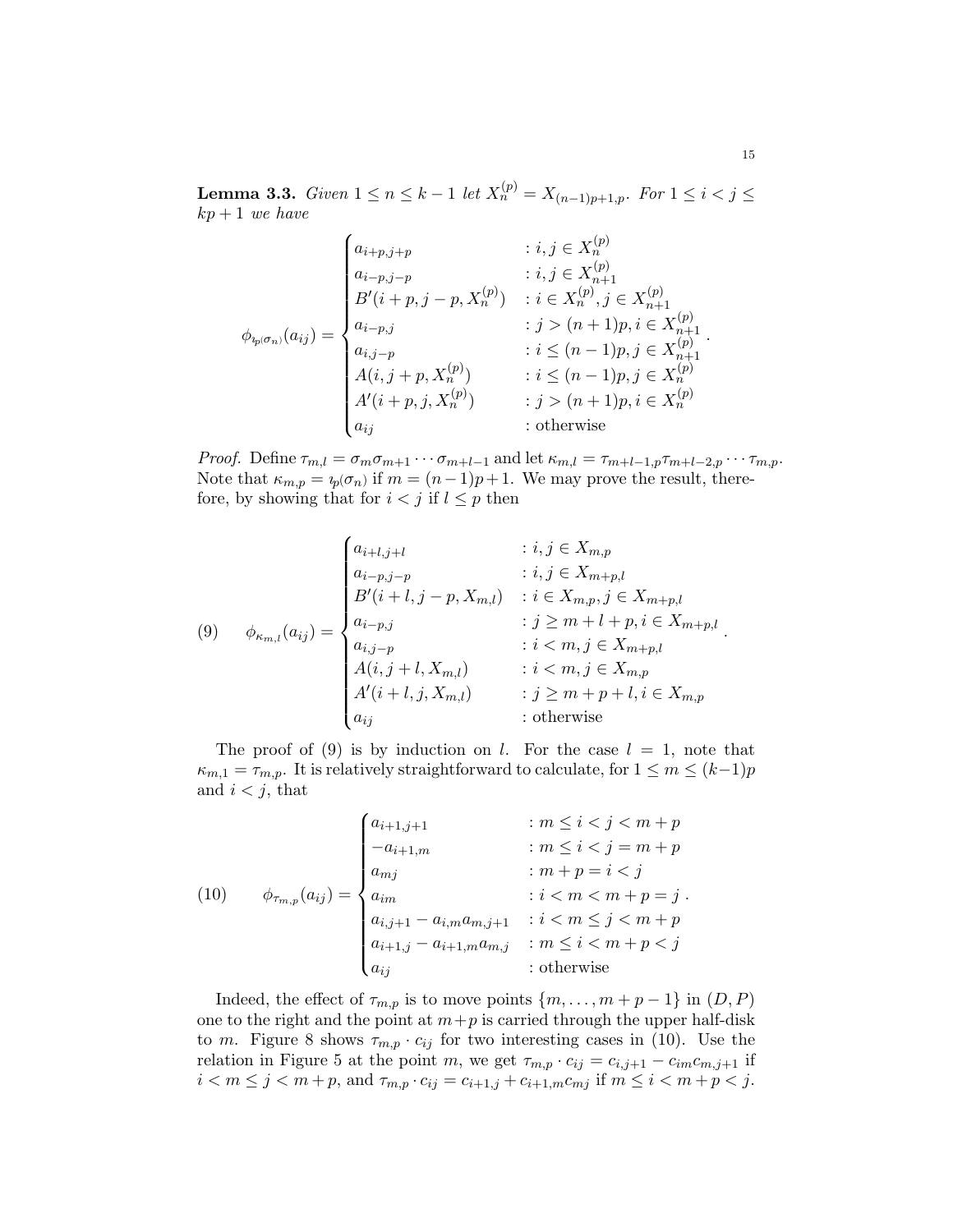

FIGURE 8.  $\tau_{m,p} \cdot c_{ij}$ , two possible cases

Applying the map  $\chi$  gives the calculation in (10) for these cases. Verification of the other cases are left to the reader.

Since  $X_{m,1} = \{m\}$ , we have  $A(i, j + 1, X_{m,1}) = a_{i,j+1} - a_{im}a_{m,j+1}$  and  $A'(i + 1, j, X_{m,1}) = a_{i+1,j} - a_{i+1,m} a_{mj}$ . Also, when  $j = m + p$  the subsets considered for  $B'(i + 1, j - p, X_{m,1})$  must be empty, so it is  $-a_{i+1,m}$ . The other cases clearly agree with (9) for  $l = 1$ , proving the base case.

The argument for  $l > 1$  is handled in each case appearing in (9). We present the argument in the cases  $i < m, j \in X_{m,p}$  and  $j \geq m+p+l, i \in X_{m,p}$ and when  $i \in X_{m,p}, j \in X_{m+p,l}.$ 

If  $i < m, j \in X_{m,p}$  then

$$
\phi_{\kappa_{m,l}}(a_{ij}) = \phi_{\tau_{m+l-1,p}}(\phi_{\kappa_{m,l-1}}(a_{ij}))
$$
\n
$$
= \sum_{Y \subseteq \{m,\dots,m+l-2\}} (-1)^{|Y|} \phi_{\tau_{m+l-1,p}}(a_{i,y_1}a_{y_1y_2}\cdots a_{y_v,j+l-1})
$$
\n
$$
= \sum_{Y \subseteq \{m,\dots,m+l-2\}} (-1)^{|Y|} a_{iy_1}a_{y_1y_2}\cdots a_{y_{v-1}y_v}(a_{y_v,j+l} - a_{y_v,m+l-1}a_{m+l-1,j+l})
$$
\n
$$
= \sum_{Y \subseteq \{m,\dots,m+l-1\}} (-1)^{|Y|} a_{i,y_1}a_{y_1y_2}\cdots a_{y_v,j+l}
$$
\n
$$
= A(i, j+l, X_{m,l}),
$$

The third equality uses (10) and holds because  $l \leq p$ .

The case  $j \geq m + p + l, i \in X_{m,p}$  is very similar, but that the indices of generators appearing in the sum are descending, so we also use that  $\phi_{\tau_{m+l-1,p}}$ commutes with conjugation.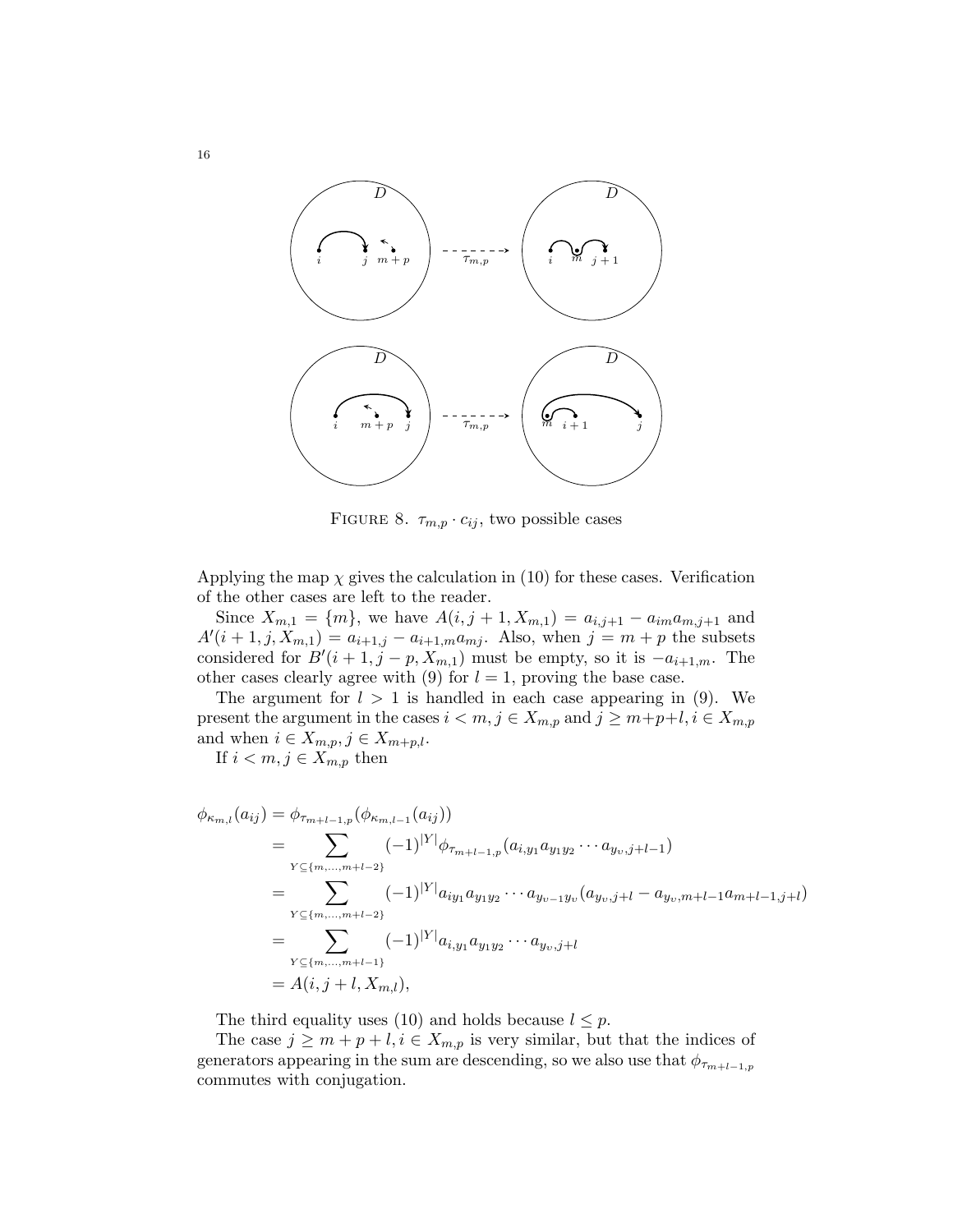Finally, suppose  $i \in X_{m,p}, j \in X_{m+p,l}$ . Note  $j - (m+p) \leq l-1$ . If  $j - m - p = l - 1$ , then by the preceding case

$$
\phi_{\kappa_{m,l-1}}(a_{ij}) = A'(i+j-m-p,j,X_{m,j-m-p}).
$$

We then have

$$
\phi_{\tau_{m+(j-m-p),p}}(A'(i+j-m-p,j,X_{m,j-m-p}))
$$
\n
$$
= \sum_{\substack{Y \subseteq \{m,\ldots,j-p-1\} \\ \vdots \\ Y \subseteq \{m,\ldots,j-p-1\} \\ Y \subseteq \{m,\ldots,j-p-1\}}} (-1)^{|Y|} \phi_{\tau_{j-p,p}}(a_{i+j-m-p,y_{\upsilon}} a_{y_{\upsilon}y_{\upsilon-1}} \cdots a_{y_{1},j})
$$
\n
$$
= -a_{i+j-m-p+1,j-p}
$$
\n
$$
+ \sum_{\substack{Y \subseteq \{m,\ldots,j-p-1\} \\ Y \neq \emptyset}} (-1)^{|Y|} (a_{i+j-m-p+1,y_{\upsilon}} - a_{i+j+m-p+1,j-p} a_{j-p,y_{\upsilon}}) a_{y_{\upsilon}y_{\upsilon-1}} \cdots a_{y_{2}y_{1}} a_{y_{1},j-p}
$$
\n
$$
= B'(i+l,j-p,X_{m,l}).
$$

If instead  $j - m - p < l - 1$ , and  $l \leq p$ , we conclude the proof by checking

$$
\phi_{\tau_{m+l-1,p}}(B'(i+l-1,j-p,X_{m,l-1}))
$$
\n
$$
= \sum_{\substack{Y \subseteq \{m,\ldots,m+l-2\} \\ Y \cap X_{m,j-m-p} \neq \emptyset}} (-1)^{|Y|} \phi_{\tau_{m+l-1,p}}(a_{i+l-1,y_{v}}a_{y_{v}y_{v-1}}\cdots a_{y_{1},j-p})
$$
\n
$$
- \sum_{\substack{Y \subseteq \{m,\ldots,m+l-2\} \\ Y \cap X_{m,j-m-p+1} = \emptyset}} (-1)^{|Y|} \phi_{\tau_{m+l-1,p}}(a_{i+l-1,y_{v}}a_{y_{v}y_{v-1}}\cdots a_{y_{1},j-p})
$$
\n
$$
= \sum_{\substack{Y \cap X_{m,j-m-p+1} = \emptyset \\ Y \cap X_{m,j-m-p} \neq \emptyset}} (-1)^{|Y|} (a_{i+l,y_{v}} - a_{i+l,m+l-1}a_{m+l-1,y_{v}})a_{y_{v}y_{v-1}}\cdots a_{y_{1},j-p}
$$
\n
$$
- \sum_{\substack{Y \subseteq \{m,\ldots,m+l-2\} \\ Y \cap X_{m,j-m-p+1} = \emptyset}} (-1)^{|Y|} (a_{i+l,y_{v}} - a_{i+l,m+l-1}a_{m+l-1,y_{v}})a_{y_{v}y_{v-1}}\cdots a_{y_{1},j-p}
$$
\n
$$
= B'(i+l,j-p,X_{m,l}).
$$

**Lemma 3.4.** Fix  $1 \leq i < j \leq kp+1$  and define  $\alpha_i = (n-1)p + r_i \in X_n^{(p)}$ . We have the following equalities.

$$
\psi(A(i, j + p, X_n^{(p)})) = \psi(a_{i,j+p} - a_{i\alpha_i}a_{\alpha_i, j+p}) : i \le (n-1)p, j \in X_n^{(p)}
$$
  

$$
\psi^*(A'(i + p, j, X_n^{(p)})) = \psi^*(a_{i+p,j} - a_{i+p,i}a_{i,j}) : i \in X_n^{(p)}, j > (n+1)p
$$
  

$$
\psi(B'(i + p, j - p, X_n^{(p)})) = \psi(-a_{i+p,j-p} + \delta a_{i+p,i}a_{i,j-p}) : i \in X_n^{(p)}, j \in X_{n+1}^{(p)},
$$

where  $\delta \in \{-1,0,1\}$  is 0 if  $i = j - p$ , and is the sign of  $i - (j - p)$  otherwise.

**Remark 3.5.** It is possible to have  $j = *$  only in the case that  $j > (n+1)p$ , hence the decoration  $\psi^*$ . This observation plays a role in Lemma 3.2.

Proof of Lemma 3.4. Each of the three cases involves a sum over subsets  $Y \subseteq X_n^{(p)}$ .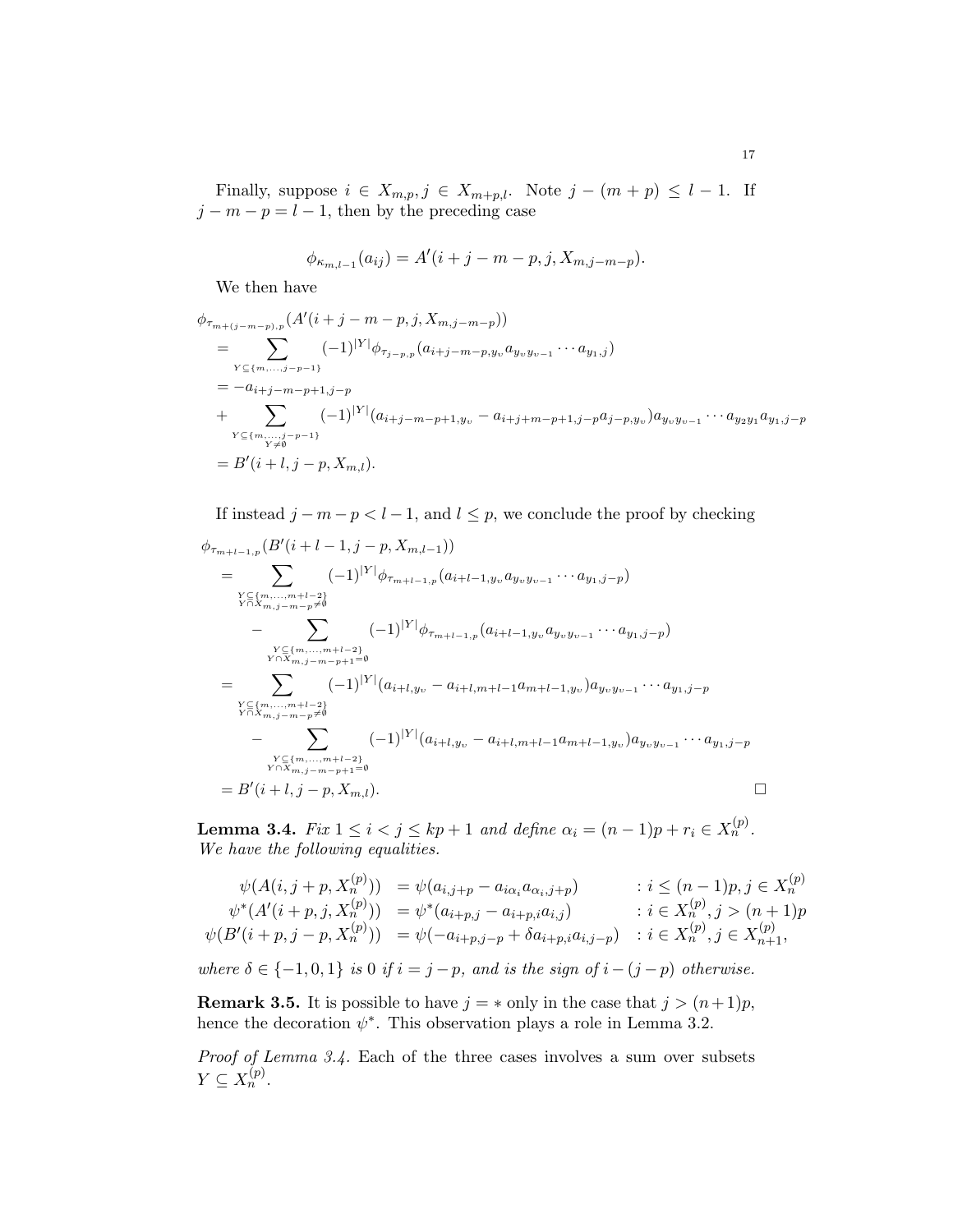In the case  $i \leq (n-1)p$ , any  $y_1 < \alpha_i$  satisfies  $r_{y_1} < r_i$  and  $q_i < q_{y_1}$ . Hence  $\psi(a_{iy_1}) = 0$ . Thus we restrict to subsets  $Y \subseteq \{\alpha_i, \ldots, np\}$ , i.e.

$$
\psi(A(i,j+p,X_n^{(p)})) = \sum_{Y \subseteq \{\alpha_i,\dots,np\}} (-1)^{|Y|} \psi(a_{iy_1}a_{y_1y_2}\cdots a_{y_v,j+p}).
$$

For any  $y_1 \in {\alpha_i + 1, ..., np}$  we get

$$
\psi(a_{iy_1}-a_{i\alpha_i}a_{\alpha_iy_1})=a_{q_i,q_{y_1}}\otimes a_{r_i,r_{y_1}}-(a_{q_i,n}\otimes 1)(1\otimes a_{r_i,r_{y_1}})=0,
$$

and so

$$
\psi(A(i, j + p, X_n^{(p)})
$$
\n
$$
= \psi(a_{i,j+p} - a_{i\alpha_i}a_{\alpha_i,j+p}) + \sum_{\substack{Y \subseteq {\{\alpha_i + 1, \dots, n\}} \\ Y \neq \emptyset}} (-1)^{|Y|} \psi(a_{iy_1} - a_{i\alpha_i}a_{\alpha_iy_1}) \psi(a_{y_1y_2} \cdots a_{y_v,j+p})
$$
\n
$$
= \psi(a_{i,j+p} - a_{i\alpha_i}a_{\alpha_i,j+p}).
$$

In the remaining cases  $i \in X_n^{(p)}$ , and so  $\alpha_i = i$ . If  $y_v > i$  then  $r_{y_v} > r_{i+p}$ and  $q_{i+p} > q_{y_v}$  so that  $\psi(a_{i+p,y_v}) = 0$ . Thus in these cases we restrict to  $Y \subseteq \{(n-1)p+1,\ldots,i\}$ . The argument for the second case then proceeds analogously to the first.

In the third case, with  $j \in X_{n+1}^{(p)}$ , we must account for the condition  $y_1 \neq j - p$  in each summand. This causes the non-vanishing part of the sum to vary, depending on whether  $i$  is larger than, equal to, or smaller than  $j-p$ . The  $\delta$  in the statement of the lemma incorporates the three situations. Noting that if  $\emptyset \neq Y \subseteq \{(n-1)p+1,\ldots,i-1\}$  then  $c_Y = -c_{Y \cup \{\alpha_i\}}$  (recall  $\alpha_i = i$ , the argument then proceeds analogously to the first.

*Proof of Lemma 3.2.* The statement holds when  $\alpha$  is the identity braid. We prove for  $1 \leq n \leq k$  that

$$
\psi^*\circ \phi^*_{\eta_{{\textup{p}}}(\sigma_n)}=\left(\phi_{\sigma_n}^*\otimes \mathrm{id}\right)\circ \psi^*.
$$

As the maps  $B_k \to \text{Aut}(\mathcal{A}_k^L \otimes \mathcal{A}_p^L)$ , given by  $\alpha \mapsto \phi_{\alpha}^* \otimes \text{id}$ , and  $B_k \to$  $\mathrm{Aut}(\mathcal{A}_{kp}^L)$ , given by  $\alpha \mapsto \phi_{i_p(\alpha)}^*$ , are homomorphisms, this suffices to prove the lemma.

Furthermore, for  $\beta$  any braid,  $\phi_{\beta}$  and  $\psi$  both commute with conjugation, so we only need prove that

(11) 
$$
\psi^*(\phi^*_{i_p(\sigma_n)})(a_{ij}) = (\phi^*_{\alpha} \otimes \mathrm{id})\psi^*(a_{ij})
$$

for  $i < j$ , possibly  $j = *$ . We check (11) for each case in the statment of Lemma 3.3.

In the first two cases both sides of (11) equal  $1 \otimes a_{r_i r_j}$ .

When  $j > (n+1)p, i \in X_{n+1}^{(p)}$ , we could have  $j = *$ . Since  $q_i = n+1$ , we get  $\psi^*(a_{i-p,*}) = a_{q_i-1,*} \otimes a_{r_i,*} = (\phi_{\sigma_n}^* \otimes id) \psi^*(a_{i,*}).$  If  $j \leq kp$  then  $\psi(a_{i-p,j}) = a_{q_i-1,q_j} \otimes x$  where  $x = a_{r_i r_j}$ , 1 or 0 depending on the relation of  $r_i$  to  $r_j$ . Again  $q_i - 1 = n$ , and  $q_j > n + 1$ , so  $a_{q_i-1,q_j} = \phi_{\sigma_n}(a_{q_i q_j})$ , proving the statement. The case  $i \leq (n-1)p, j \in X_{n+1}^{(p)}$  is similar.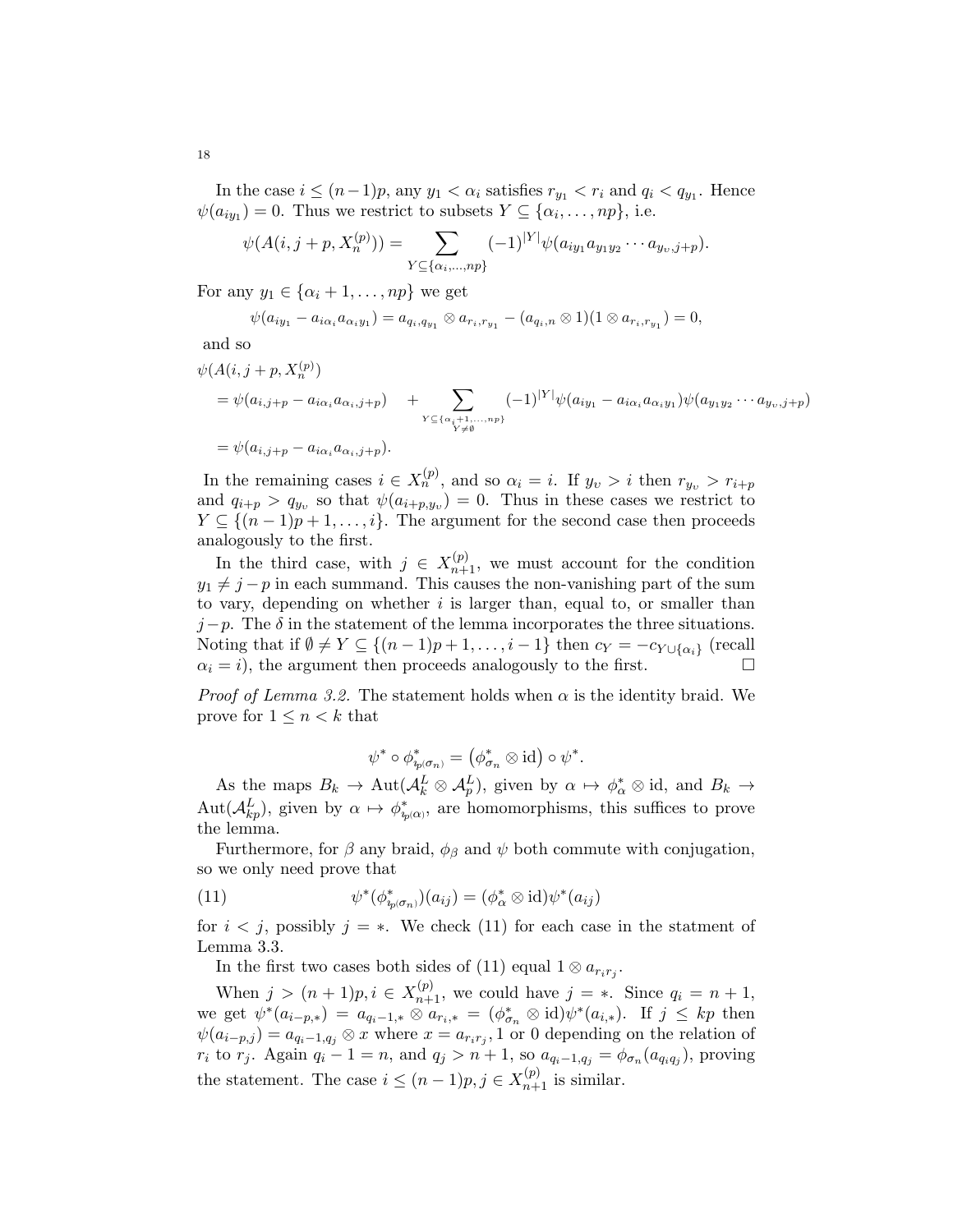In the case that  $\phi_{i_p(\sigma_n)}(a_{ij}) = A(i, j+p, X_n^{(p)})$  we have by Lemma 3.4 that

$$
\psi(\phi_{i_p(\sigma_n)}(a_{ij})) = \psi(a_{i,j+p} - a_{i\alpha_i}a_{\alpha_i,j+p}).
$$

But since  $q_i < q_{j+p} = n+1$  and  $q_{\alpha_i} = n$ , we see that

$$
\psi(a_{i,j+p} - a_{i\alpha_i}a_{\alpha_i,j+p}) = (a_{q_i,n+1} - a_{q_i,n}a_{n,n+1}) \otimes x
$$
  
=  $(\phi_{\sigma_n} \otimes id)(\psi(a_{ij})),$ 

where  $x = a_{r_i r_j}$  if  $r_i < r_j$ ,  $x = 1$  if  $r_i = r_j$  and  $x = 0$  if  $r_i > r_j$ .

In the case that  $\psi^*(a_{ij}) = A'(i+p, j, X_n^{(p)})$  (here  $j = *$  is possible),

$$
\psi^*(\phi_{i_p(\sigma_n)}(a_{ij})) = \psi^*(a_{i+p,j} - a_{i+p,i}a_{ij}).
$$

Then, as  $q_{i+p} = n + 1 < q_j$  we get (replace  $q_j$  with  $*$  if  $j = *$ )

$$
\psi^*(a_{i+p,j}-a_{i+p,i}a_{i,j})=(a_{n+1,q_j}-a_{n+1,n}a_{n,q_j})\otimes x=(\phi_{\sigma_n}^*\otimes \mathrm{id})(\psi^*(a_{ij})),
$$

with x either as before, or  $x = a_{r_i,*}$  if  $j = *$ .

Finally, suppose  $i \in X_n^{(p)}$ ,  $j \in X_{n+1}^{(p)}$ . Then  $q_{j-p} = q_i = n$  and  $\alpha_i = i$ . If  $j - p < i$  then  $r_j < r_i$ . By Lemmas 3.3 and 3.4

$$
\psi(\phi_{i_p(\sigma_n)}(a_{ij})) = \psi(-a_{i+p,j-p} + \delta a_{i+p,i}a_{i,j-p}) = \psi(-a_{i+p,j-p} + a_{i+p,i}a_{i,j-p})
$$
  
=  $(-a_{q_i+1,q_i} + a_{q_i+1,q_i}) \otimes a_{r_i,r_j}$   
= 0,

which equals  $(\phi_{\sigma_n} \otimes id)\psi(a_{ij})$ . If  $j - p > i$  then

$$
\psi(-a_{i+p,j-p} - a_{i+p,i}a_{i,j-p}) = -(a_{q_i+1,q_i} \otimes 1)(1 \otimes a_{r_i,r_j}) = (\phi_{\sigma_n} \otimes \text{id})\psi(a_{ij}).
$$
  
When  $j - p = i$  then  $r_i = r_j$  and  $\psi(-a_{i+p,j-p}) = -a_{n+1,n} \otimes 1 = (\phi_{\sigma_n} \otimes \text{id})\psi(a_{ij})$ , and this finishes the proof.

#### **REFERENCES**

- [BZ85] M. Boileau and H. Zieschang. Nombre de ponts et générateurs méridiens des entrelacs de Montesinos. Commentarii Mathematici Helvetici, 60:270–279, 1985. 10.1007/BF02567413.
- [CH14] Christopher Cornwell and David Hemminger. Augmentation rank of satellites with braid pattern. arXiv:1408.4110, 2014.
- [Cor14a] C. Cornwell. KCH representations, augmentations, and A-polynomials. arXiv: 1310.7526, 2014.
- [Cor14b] C. Cornwell. Knot contact homology and representations of knot groups. J. Topology (to appear), 2014. arXiv: 1303.4943.
- [EENS13] T. Ekholm, J. Etnyre, L. Ng, and M. Sullivan. Knot contact homology. Geom. Topol., 17:975–1112, 2013.
- [Kir97] R. Kirby. Problems in low dimensional topology. In Geometric Topology, pages 35–473. Amer. Math. Soc., Providence, RI, 1997.
- [Ng05a] L. Ng. Knot and braid invariants from contact homology I. Geom. Topol., 9:247– 297, 2005.
- [Ng05b] L. Ng. Knot and braid invariants from contact homology II. Geom. Topol., 9:1603–1637, 2005.
- [Ng08] L. Ng. Framed knot contact homology. Duke Math. J., 141(2):365–406, 2008.